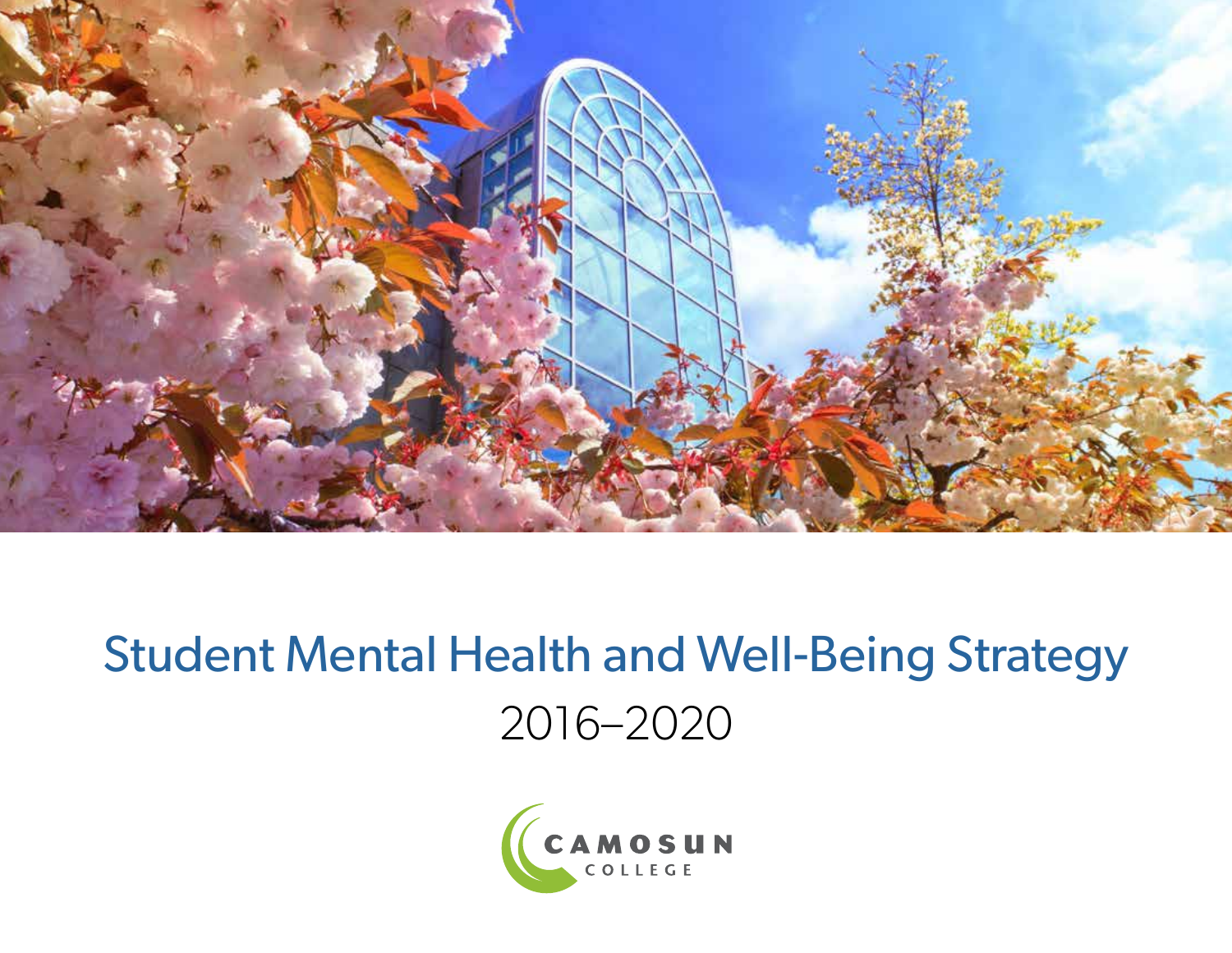### **Contents**

| National College Health Assessment Statistics 10      |  |
|-------------------------------------------------------|--|
|                                                       |  |
| Categories, goals, supporting initiatives, objectives |  |
|                                                       |  |
|                                                       |  |

### **Acknowledgment**

The Camosun College Student Mental Health and Well-being Strategy could not have been developed without the endorsement and encouragement of the Camosun Healthy Minds Group, support from the Senior Leadership Council, the Education Leadership Team, the project leadership of Chris Balmer and the thoughtful contributions of students and employees throughout our campus community. I am grateful for your time and efforts. You have played an important role in this worthwhile project!

Nicole Greengoe, M.A.

Director of Student Services and Registrar, Camosun College May, 2015

### **Endorsement**

It is exciting to see Camosun College's Student Mental Health and Well-being Strategy develop and take shape in this important document. Camosun's application of many of the key ideas underpinning a systemic approach to post-secondary mental health is a sign of momentum and support for creating the conditions for students to thrive as they learn. Congratulations to Camosun College for taking a key step toward becoming a leading mental health-promoting college!

............................................................................................................................... .........

Jonny Morris, MA

Senior Director, Public Policy, Research, and Planning Canadian Mental Health Association, BC Division July 10, 2015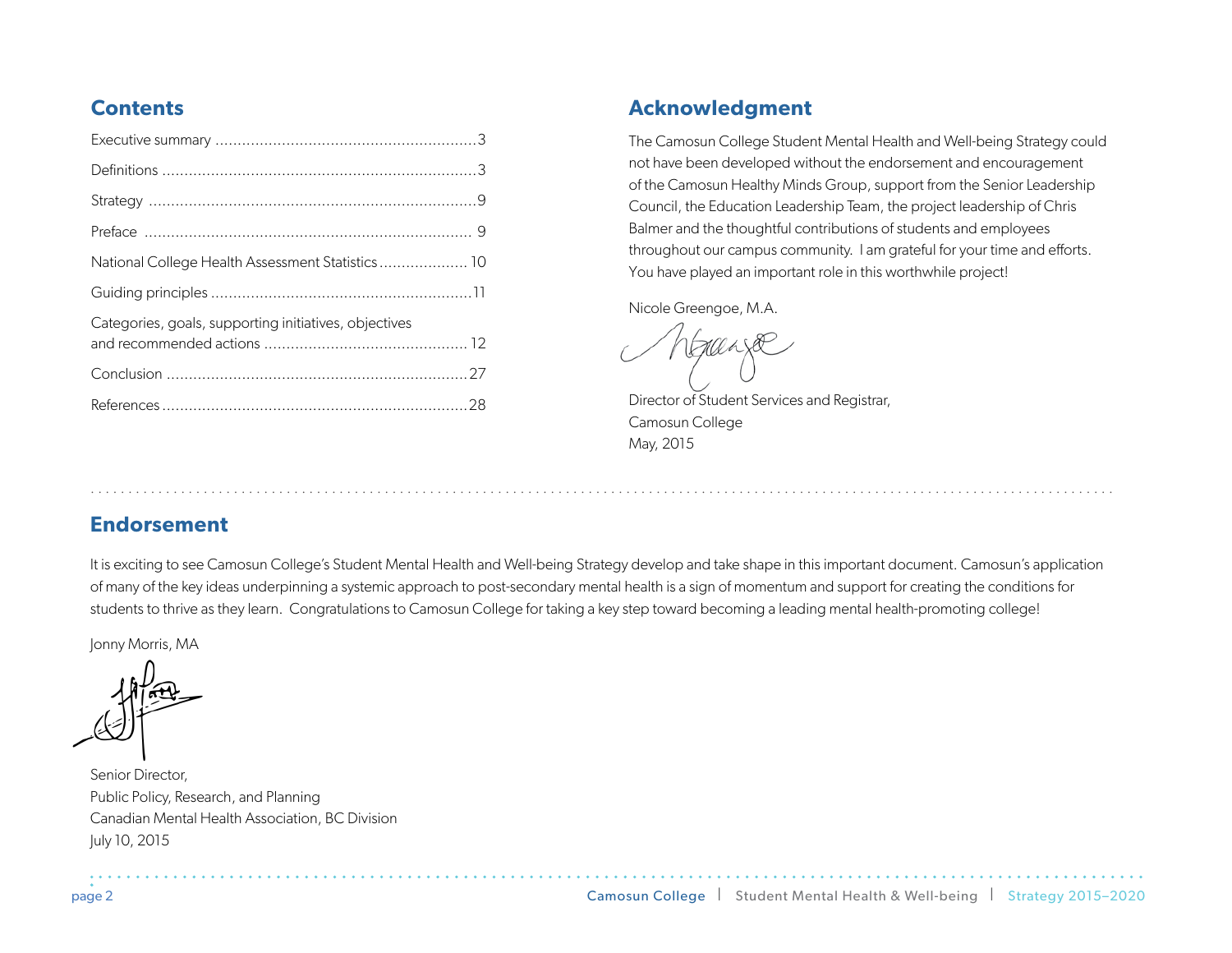### **Executive Summary**

Camosun's Student Mental Health and Well-being Strategy has emerged from the synergy of evidence-based research, shared knowledge, collaborative dialogue across British Columbia and our passionate on-going commitment at Camosun College, dedicated toward advancing the recognition of the important role mental well-being plays in students' post-secondary experience. This strategy provides a vision and comprehensive plan for continuing to develop the awareness, create the conditions and take the actions necessary to enhance and support the mental health and well-being of students at Camosun College.

The development of this strategy has been informed and inspired by the following documents:

- **Post-secondary Student Mental Health: Guide to a Systemic Approach**  Canadian Association of College and University Student Services and Canadian Mental Health Association (BC)
- **Campus Mental Health Vision and Framework** Camosun College
- **F** Student Mental Health Strategy 2014 2017 The University of Victoria
- **Student Mental Health and Wellness: Framework and Recommendations for a Comprehensive Strategy** Queens University
- **Mental Health and Well-Being in Postsecondary Education Settings: Literature and Environmental Scan to Support Planning and Action in Canada.** McKean, G.
- **Mental Health Strategy** Simon Fraser University
- **Mental Health and Well-Being Strategy** The University of British Columbia
- **Student Mental Health at the University of Alberta: Final report** The University of Alberta
- **Campus Mental Health Strategy** The University of Manitoba
- **Student Mental Health and Well-Being Strategy**  McMaster University
- **Policy Approaches to Postsecondary Student Mental Health** Ryerson University
- **A Strategic Primer on College Student Mental Health.** Douce & Keeling.

### **Mental Health and Well-being Defined**

The title of our strategy was chosen to reflect the interrelated concepts of mental health and well-being. According to the Government of Canada, mental health can be defined as: "*The capacities of each and all of us to feel, think and act in ways that enhance our ability to enjoy life and deal with the challenges we*  face. It is a positive sense of emotional and spiritual well-being *that respects the importance of culture, equity, social justice, interconnections, and personal dignity*." (Government of Canada, 2006). We know that a person's state of mental health or 'mental functioning' is continuously variable, being influenced by many situational and psychological factors. Viewed on a single continuum – with 'poor mental health' at one end point and 'optimal mental health' at the other end point – one could actually pinpoint a person's current state of mental functioning. Mental health also defines the scope of information, practices and resources from which we each draw. Well-being in this context refers to the interconnectedness of "body, mind and spirit". Our goal is to create an awareness of the many factors in our lives that can positively influence the dimensions of personal well-being. Improving our well-being, which is also referred to as "flourishing" (Corey Keys, 2002), involves learning about and engaging mental health literacy and promotion strategies. Teaching, learning, and applying these mental health strategies will be key action outcomes that flow from our strategy.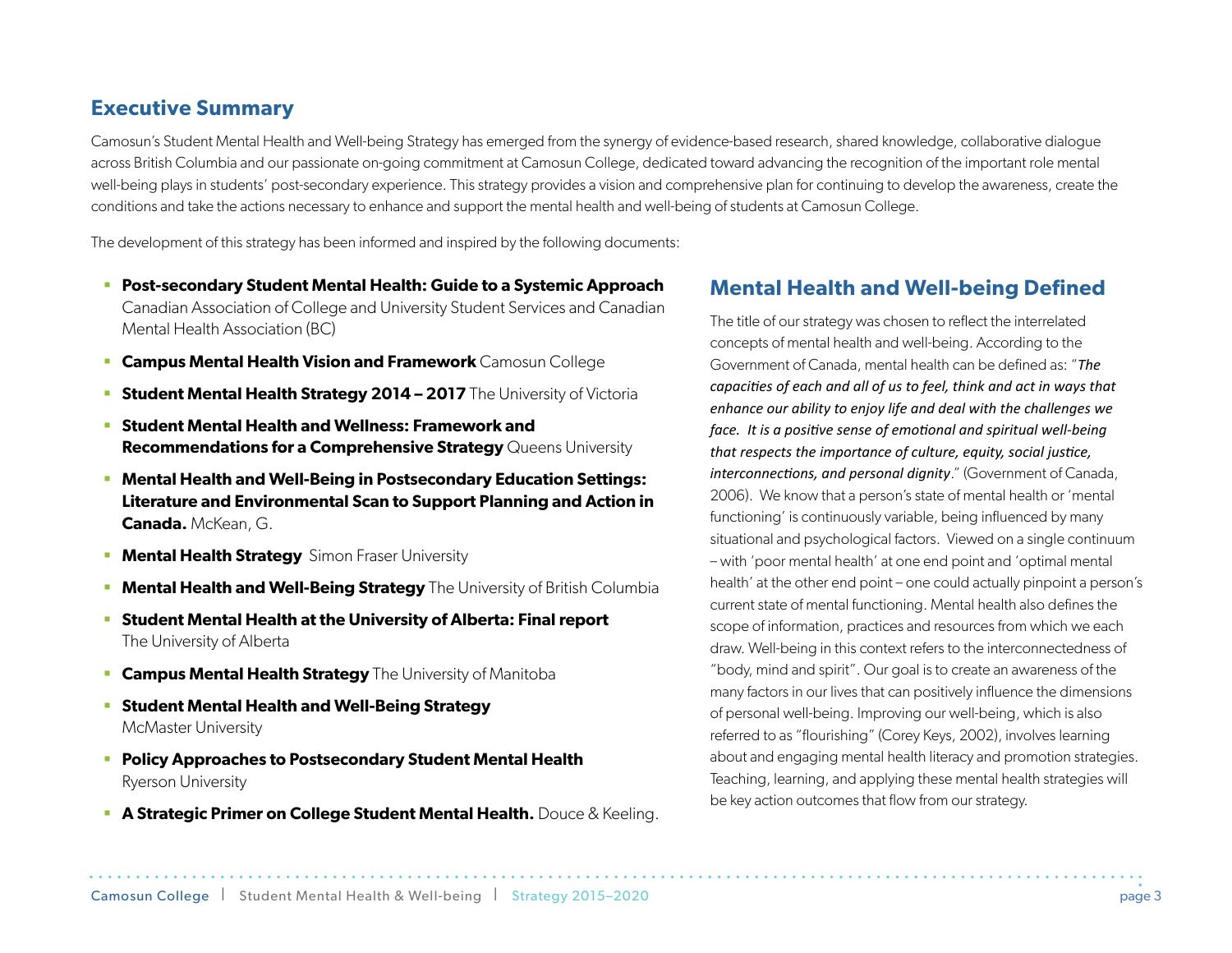

For the purposes of this Strategy, we have identified the following five strategic categories, through which to address and promote student mental health and well-being on campus: Policies, procedures and practice; Supportive campus environment and student connections; Mental health literacy, engagement and support; Campus mental health services; and Supporting students-at-risk and responding to crises.

For each category, the following goals have been established:

#### 1. Policies, Procedures and Practice

**Goal:** Apply a "mental health lens" in the creation of new, and the review and revision of existing, College policies, practices and procedures to ensure the development and maintenance of optimal student mental well-being at Camosun College.

### 2. Supportive Campus Environment and Student Connections

**Goal:** Create an inclusive campus environment which is conducive to student engagement and connections within the campus community that will positively influence student mental health and well-being.

### 3. Mental Health Literacy, Engagement and Support

**Goal:** Engage the Camosun community in a process of valuing and initiating the recommended actions that promote student mental health and well-being, support students who are experiencing psychological distress, and connect them to campus services.

### 4. Campus Mental Health Services

**Goal:** Ensure the provision of adequate, accessible, effective, and interconnected campus mental health services, which employ "best practice" knowledge and strategies in the support of students who are experiencing psychological distress.

### 5. Supporting Students-at-risk and Responding to Crises

**Goal:** Develop and maintain effective and responsive processes and action-based supports for individual college "students-at-risk" and in the response to campus-based critical incidents, crises and threats, maintaining the safety of the campus community.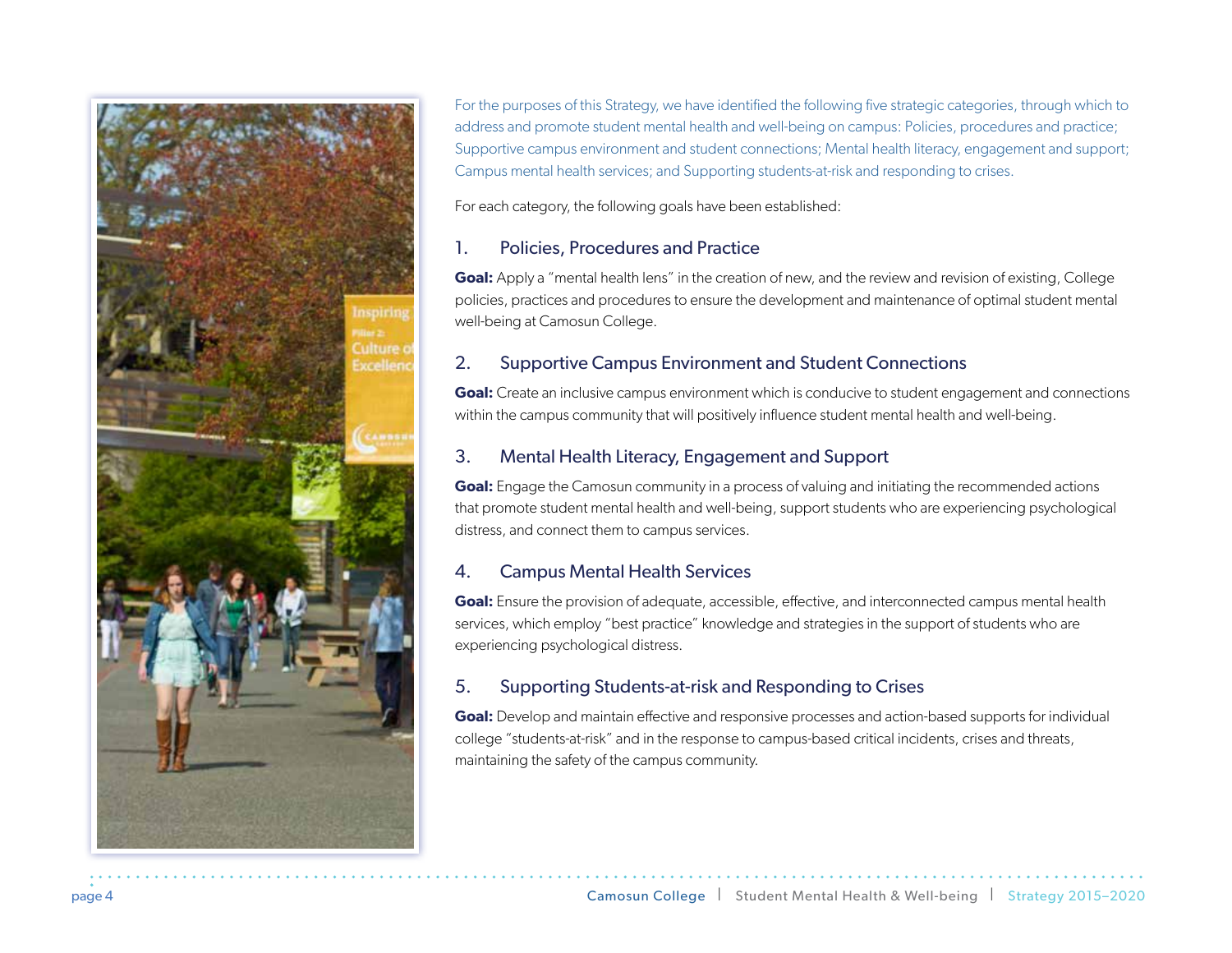## **Guiding Principles**

- 1. Optimal mental health and the maintenance of well-being are key predictors of student success and prime determinants of healthy student development for postsecondary students. Camosun recognizes this interrelationship and is committed to exploring ways to maximize its benefits.
- 2. Student mental health and well-being is influenced by many socio-cultural factors in the College learning environment and community. The maintenance of optimal well-being depends upon our collective awareness, commitment and action in pursuing opportunities to achieve these potential benefits.
- 3. A comprehensive, broad-in-scope approach to student mental health and well-being requires commitment and investment by all College community members. Everyone has a role to play. This collective effort involves everyone realizing they can have supportive, compassionate conversations with students and connect them to services in a timely fashion.
- 4. To feel respected, valued and involved, all Camosun students should have opportunities to learn and share their knowledge, engaging in educational experiences that enrich their learning and enhance their personal development as contributing members of the Camosun community.

### **1. Policies, Procedures and Practice**

Apply a "mental health lens" in the creation of new, and the review and revision of existing, College policies, practices and procedures, to ensure the promotion and maintenance of optimal student mental well-being at Camosun College.



### **Goals Key Objectives**

#### **• College communication and information**

Ensure that appropriate messaging exists with respect to the value of student mental well-being in College communications and in information provided to our students, employees and the public.

#### **• Policy review and development**

- i. Review and update current policies related to: student mental health; diverse ability access and support; student conduct; involuntary health and safety withdrawal and critical incident response, in order to ensure inclusiveness, support and optimal student well-being.
- ii. Determine where gaps or needs exist in policy areas with respect to student mental health, substance use, personal safety. Proceed with policy development in these areas as needed.

#### **• Curriculum, instruction and evaluation**

- i. Explore means of embedding language that emphasizes the importance of student mental well-being in the design, writing and delivery of educational curriculum.
- ii. Review academic and skill-practice evaluation procedures to ensure they reflect fair process with respect to students with mental health challenges, diverse abilities and need for support and accommodation.
- **• Program entry, exit and re-entry**

Review program entry, exit and re-entry criteria to ensure consideration and inclusion of appropriate accommodation for students with mental health challenges and diverse abilities.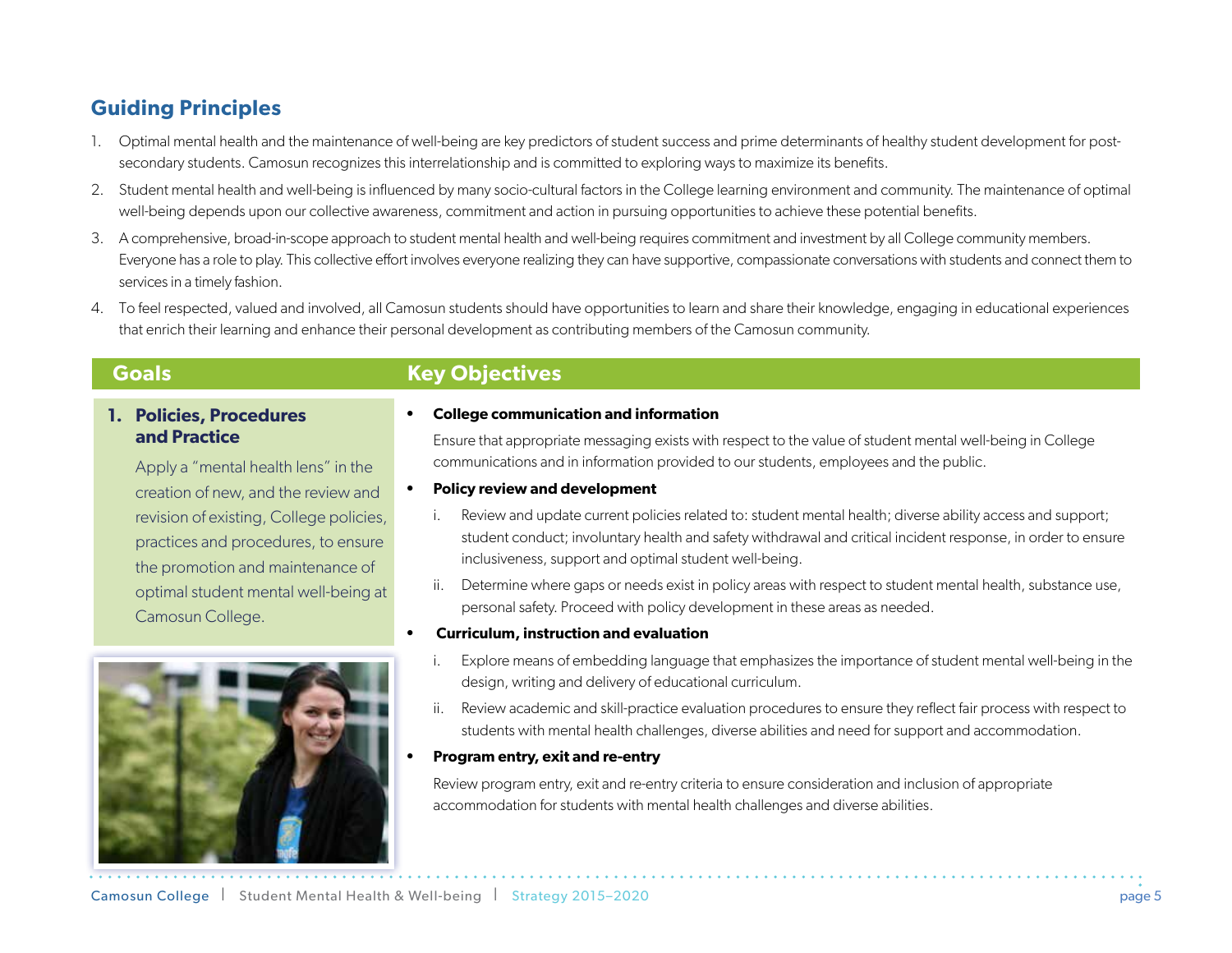#### **2. Supportive Campus Environment and Student Connections**

Create an inclusive campus environment which is conducive to student engagement and connections within the campus community, that will positively influence student mental health and well-being.

### **Goals Key Objectives**

#### **• Space design and a climate of well-being**

Ensure that design and renovation of college spaces incorporates universal design principles in creating inclusive, activity-flexible spaces that are conducive to both successful learning and optimal student well-being.

#### **• Student connections and engagement**

- Encourage formal and informal student connections through clubs, groups and sponsored activities.
- ii. Increase the involvement of students during multiple levels of college space, program, curriculum and service planning processes, to ensure relevance and effectiveness of planning outcomes.
- **• Peer support**

Encourage the development of student initiatives and peer – based support programs that promote mental health awareness, resiliency and student well-being.

#### **• Access to learning and community activities**

 Ensure full access to all learning and community activities for students with mental health challenges and diverse abilities.

### **3. Mental Health Literacy, Engagement and Support**

Engage the Camosun community in a process of valuing and initiating the recommended actions that promote student mental health and well-being, support students who are experiencing psychological distress, and connect them to campus services.

#### **• Mental health literacy and a culture of compassion**

Provide opportunities for employees and students to acquire information and strategies related to mental health and well-being, and responsible substance use, and to engage in mental health promotion activities that foster student well-being and a culture of compassion on campus.

#### **• Learning and well-being**

Enhance opportunities for students to learn and develop mental health resiliency strategies, both within their various learning environments, and throughout their Camosun College experience.

#### **• Community Supports for distressed students**

Provide mental health and service information, "helpful conversation" practice and referral procedures in training opportunities for employees and students in order to help community members identify and support distressed students and connect them with college services.

#### **• Collaboration with employee-designated/targeted mental health initiatives**

Continue to collaborate, co-plan and share information with those developing policy, planning and initiatives related to promoting employee mental health and well-being in the Camosun community.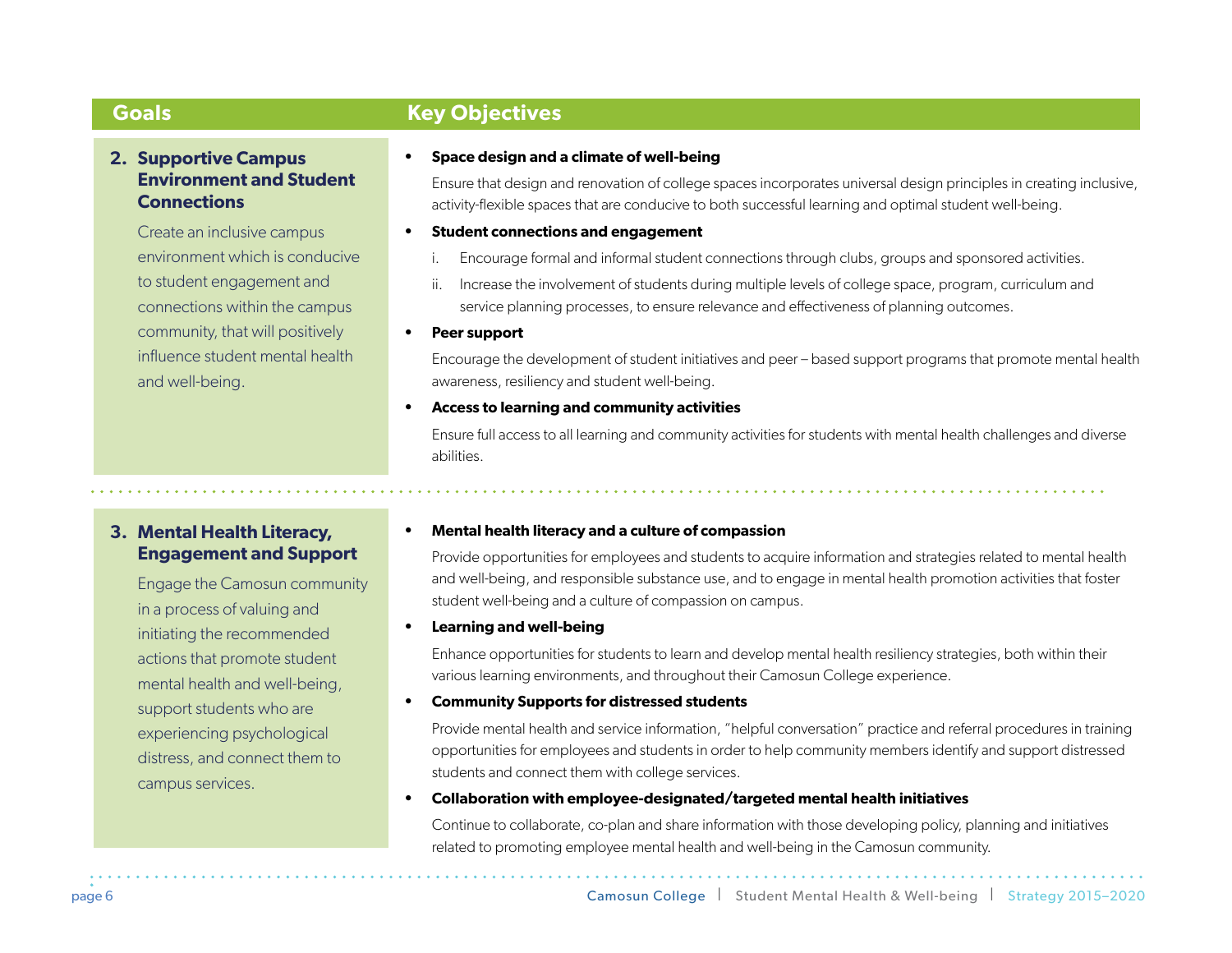### **4. Campus Mental Health Services**

Ensure the provision of adequate, accessible, effective, and interconnected campus mental health-related services, which employ "best practice" knowledge and strategies in the support of students who are experiencing psychological distress.

### **Goals Key Objectives**

#### **• Service information and promotion**

Expand the distribution and posting of information for students that describes College mental health-related services.

#### **• Capacity, effectiveness and responsiveness of services**

- i. Provide adequate service capacity and mental health-related training opportunities for employees working in direct services such as Counselling and Disability Resources, to assure currency of knowledge, skill and best practices.
- ii. Provide a variety of flexible means for students to access mental health services to ensure optimal service responsiveness.

#### **• Consultation with employees**

Maintain communication between mental health service units within the College. Promote and provide effective consultation and support between College mental health-related services to College employees who encounter students in psychological distress.

#### **• Connections with professional, Provincial and community resources**

Ensure the maintenance of productive connections between College mental health-related services and their professional associations, Provincial resource networks and also active liaison with regional community mental health resources.

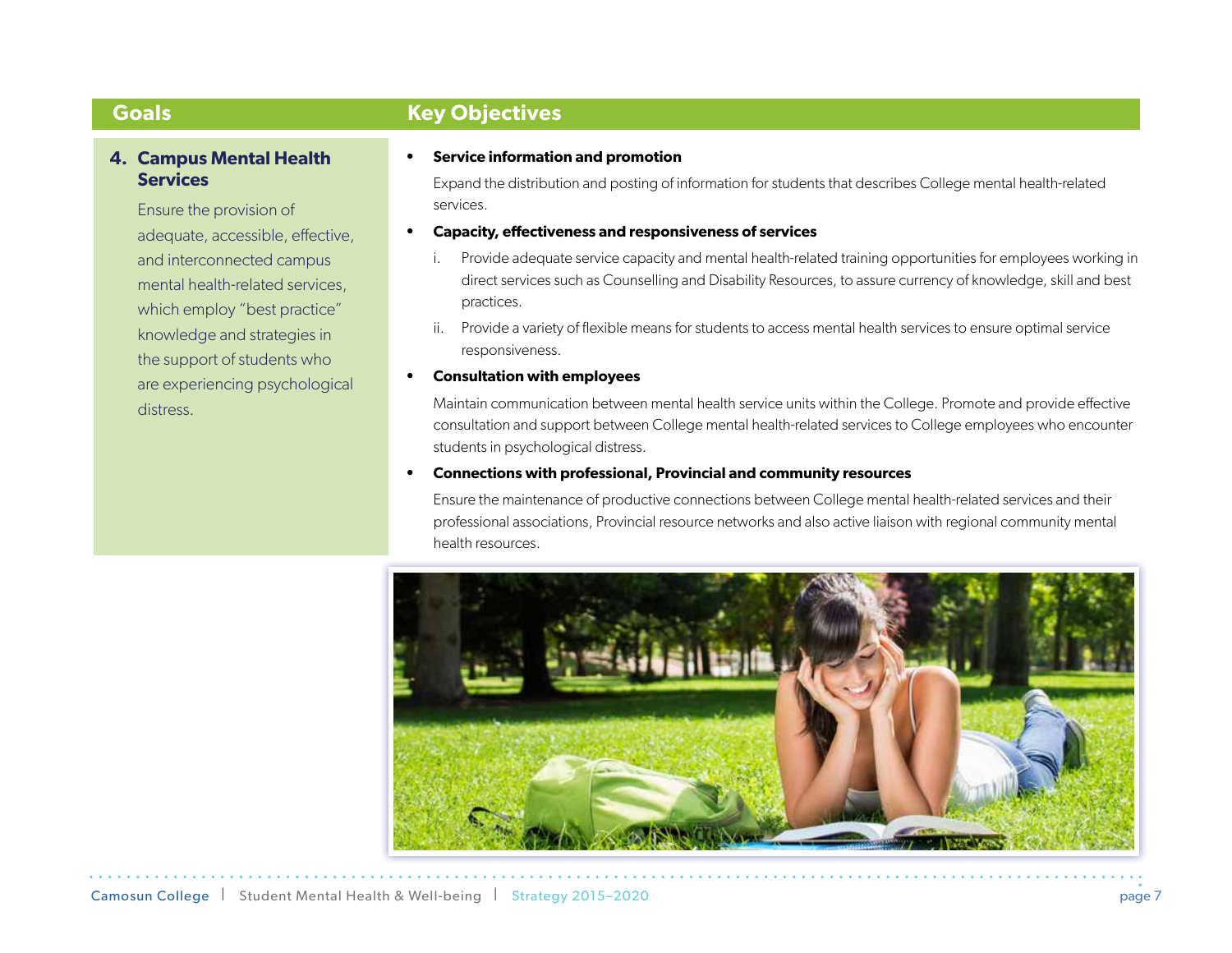#### **5. Supporting Students-at-risk and Responding to Crises**

Develop and maintain effective and responsive processes and action-based supports for individual college "studentsat-risk" and in the response to campus-based critical incidents, crises and threats, maintaining the safety of the campus community.



### **Goals Key Objectives**

- **• College Safety Net and supports for "students-at-risk"** 
	- i. Continue to develop effective processes within the College Safety Net and continue to expand the distribution of relevant information with the College community.
	- ii. Explore the feasibility of a computer system-supported "early alert system" to identify students-at-risk that will interface with the Colleague system.

#### **• Communication and roles within the college community**

Expand communication related to the function of the College Safety Net and ensure that employees and deans are both familiar with its processes, and comfortable with their role in managing student behaviour and mental health risk on campus.

#### **• Responding to campus- based crises and critical incidents**

- i. Establish the systems, roles, procedures, and practice required to effectively respond to campus-based crises, in order to ensure the support and safety of the College community.
- ii. Communicate to the College community the expectations, roles and procedures related to critical incident response plan. Provide training and practice opportunities.

#### **• Responding to threats of a broader, more complex nature**

Develop the capacity to respond to potential threats of a complex nature and broad impact. Create alliances with external responders and develop protocols and practice orientations that ensure the support of our campus community.

"Mental and behavioral health is a critical component of well-being for all students and having a campus culture and learning environment that supports healthy minds is a core need deeply centered in the mission of every institution of higher education. The best way for colleges and universities to nurture resilience among students is to promote health and well-being, especially mental and behavioral health, at both the individual and community levels."

(Douce & Keeling, 2014. A Strategic Primer on College Student Mental Health, p.3)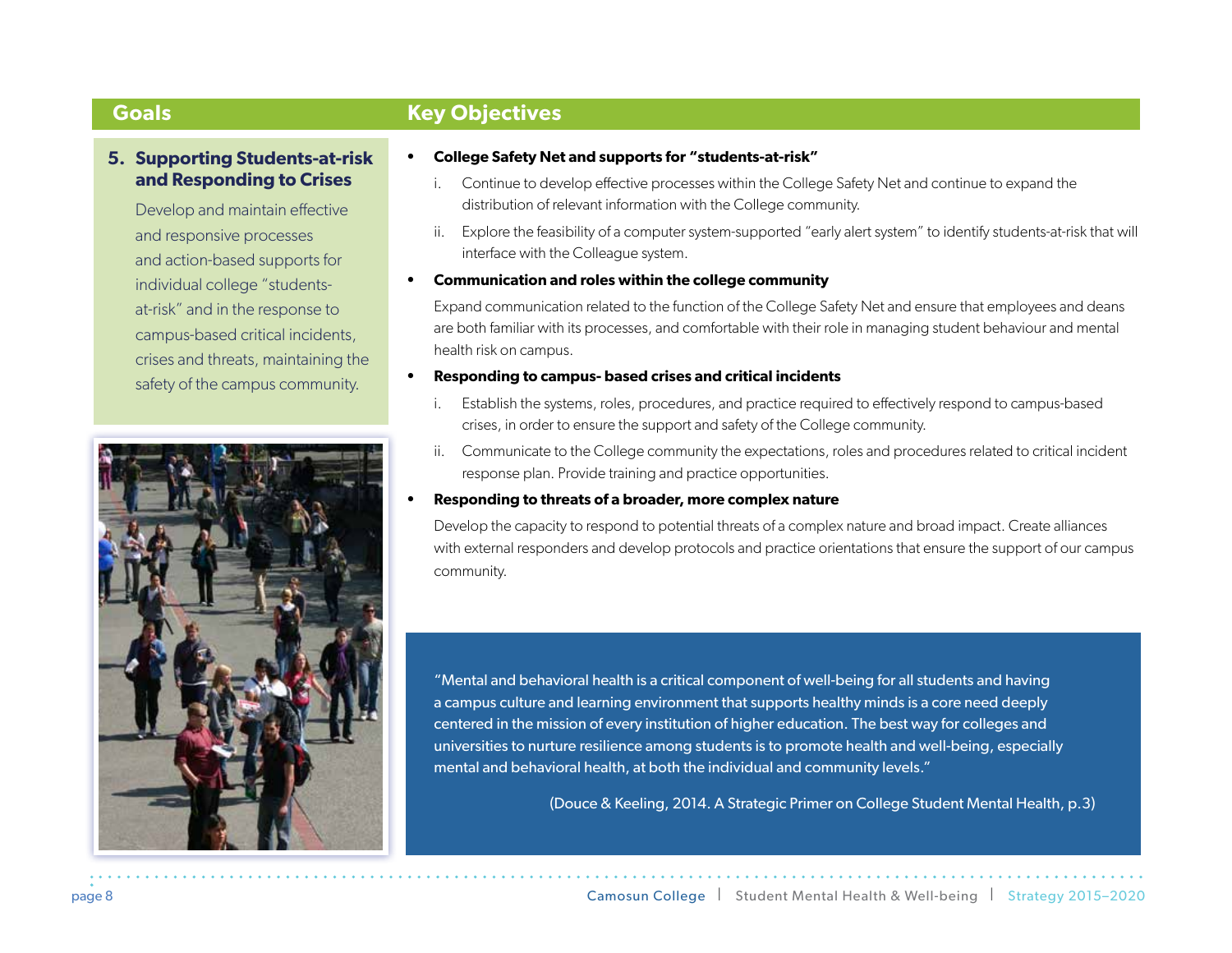### **STUDENT MENTAL HEALTH AND WELL-BEING STRATEGY**

### **Preface**

#### Why consider student mental health and well-being?

College students' post-secondary experience is normally a period of change and discovery. Students discover courses of interest that often lead to program and career choices. They often move away from home and learn the responsibilities and challenges of living independently. They meet new friends of similar and varied interests and explore expanded social activities. They are exposed to experiences which influence the development of their values and their identity.

It goes without saying that students experience the challenges and stresses of these transitional experiences differently. Depending upon each student's capacity to adjust and cope with these challenges, some manage fairly well, some struggle and require supports, and some are, at times, overwhelmed. In addition, the literature reminds us that it is during the 18 to 25 age range, typical of our Camosun student population, in which individuals often first experience many of the signs and symptoms of mental illness.

For students who are struggling, who have not developed effective coping strategies or supports and who also have unrecognized or undiagnosed emerging mental health issues, the typical challenges of being a student can feel insurmountable.

Camosun College Student Mental Health and Well-being Strategy. "Students have to be ready to learn – in a state of physical, psychological, emotional, intellectual, social, and spiritual well-being"

> (Douce & Keeling, 2014. A Strategic Primer on College Student Mental Health, p.1.)

### Camosun historical context

In 2005, Camosun College's Director of Student Services convened a collegewide forum on student mental health. Observations and concerns were shared and it became clear that we were seeing many more students experiencing mental health challenges on campus, and that the impact was challenging employees and services.

A paper entitled: "Components of a Comprehensive Response Plan Supporting Students with Mental Health Concerns" was produced. Research was undertaken into the current literature on mental health promotion frameworks, strategies and programs, in particular the Suicide Prevention Resource Center's [SPRC] document: "Promoting Mental Health and Preventing Suicide in College and Community Settings" [2004], and the JED foundations: "Framework for Developing Institutional Protocols for the Acutely Distressed or Suicidal College Student" [2005].

In 2009, these frameworks were adapted in order to produce "A Campus Mental Health Framework for Camosun College." An issue paper was produced in 2011: "Toward a Camosun College Mental Health Group and Campus Mental Health Framework", along with terms of reference which were subsequently approved by the College leadership team.

The first meeting of the multi-representative Camosun College Mental Health Group was held in July 2011. This group has been actively developing and facilitating campus-based initiatives since that time, under the framework. In January, 2015 funds were released for work to begin on development of The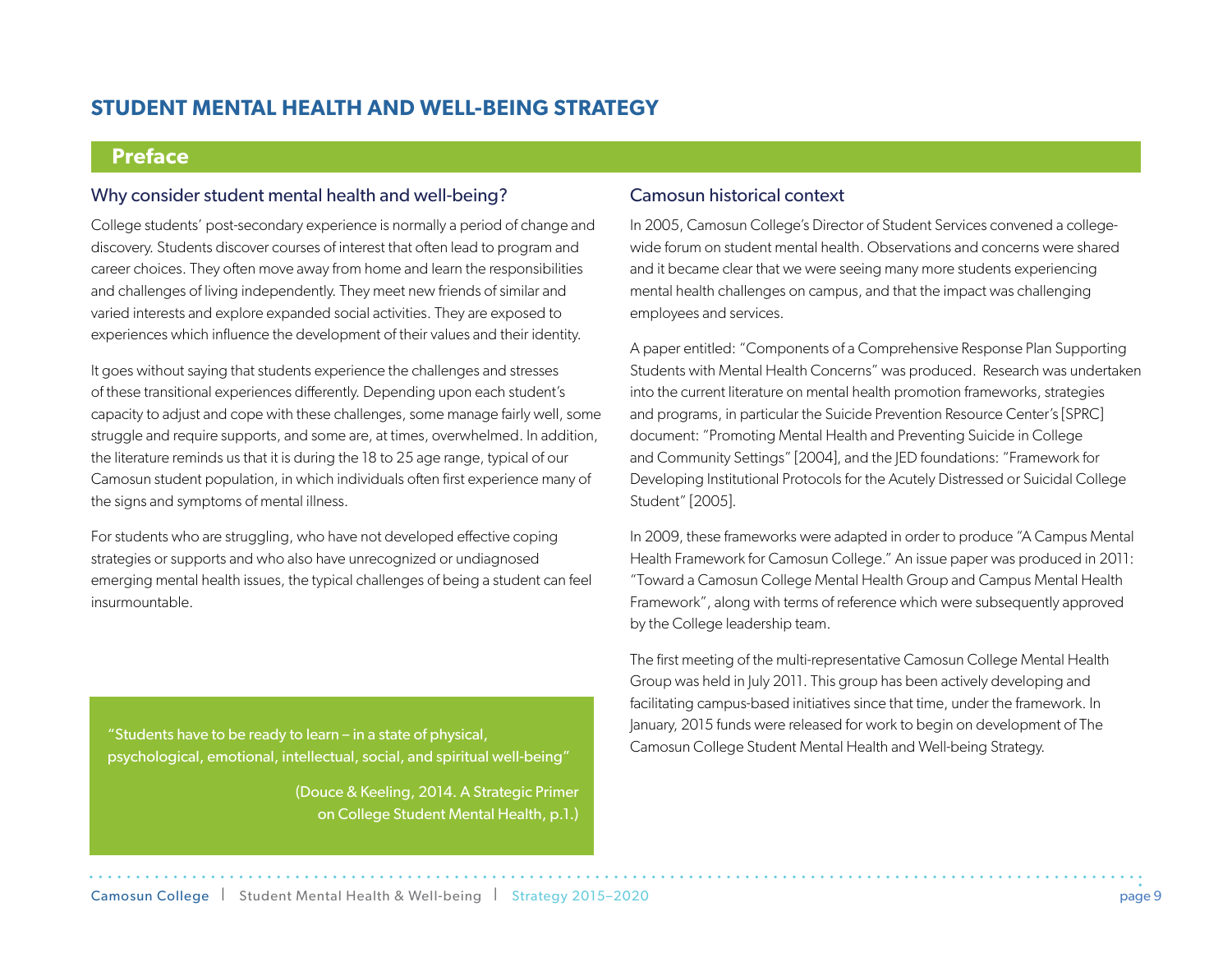### **Current National Trends**

University and college counselling centres across Canada have been reporting increases in the frequency, complexity and severity of students experiencing psychological distress [Canadian Counselling Centre Survey, 2004-2005].

The National College Health Assessment (NCHA 2013) data, drawn from students' self-reporting, indicates that stress, anxiety, depression and harmful substance use are very prevalent in post-secondary students' lifestyles and that many students report that these symptoms and behaviours affect both their physical and mental health, as well as their learning and personal success. Counsellors and other mental health professionals agree that when students' mental health is compromised, they are unlikely to apply their true academic capacity or achieve their optimum success. Conversely, when students develop effective coping strategies, have a support network and can engage in their studies, their chances of academic success are far greater.

The Mental Health Commission of Canada report Changing Directions/Changing Lives presented a national framework and strategy for addressing mental health concerns. Noting the interrelationship between mental health and academic success, they remind us that, "Good mental health is associated with better physical health outcomes, improved educational attainment, increased economic participation, and rich social relationships" [MHCC, 2012, p.10].

The collaborative, Canadian post-secondary mental health strategy document, "Post-secondary Student Mental Health: Guide to a Systemic Approach" (2013), responds to the current realities and challenges faced by today's postsecondary students by laying out a broad, inclusive framework for developing a comprehensive post-secondary student mental health strategy and plan.

Camosun's comprehensive strategy will galvanize our commitment as a community, guided by specific, intentional actions, to develop conditions that foster optimal mental health and well-being for Camosun College students.

## **National College Health Assessment [NCHA] Statistics Related to Student Mental Health**

The National College Health Assessment [2013] provides us with a vivid snapshot of how students experience mental health challenges within the context of their post-secondary enrollment. Although we do not have a comparative set of data for Camosun College, there is reason to believe that our students' experiences would resemble these findings.

| Students reported experiencing the following any time within the last 12 months: | National student population response [NCHA spring 2013] <sup>1</sup> |
|----------------------------------------------------------------------------------|----------------------------------------------------------------------|
| Felt overwhelmed by all they had to do                                           | 89.3%                                                                |
| Felt exhausted (not from physical activity)                                      | 86.9%                                                                |
| Felt very lonely                                                                 | 63.9%                                                                |
| Felt very sad                                                                    | 68.5%                                                                |
| Felt things were hopeless                                                        | 53.8%                                                                |
| Felt overwhelming anxiety                                                        | 56.5%                                                                |
| Felt overwhelming anger                                                          | 42.2%                                                                |
| Felt so depressed it was difficult to function                                   | 37.5%                                                                |
| Seriously considered suicide                                                     | 9.5%                                                                 |

1. Based on results of the ACHA-NCHA II Spring 2013 survey for the Canadian Consortium Reference Group, consisting of 34,039 respondents. American College Health Association -National College Health Assessment II: Canadian Consortium Reference Group Executive Summary Spring 2013. Hanover, MD: American College Health Association; 2013.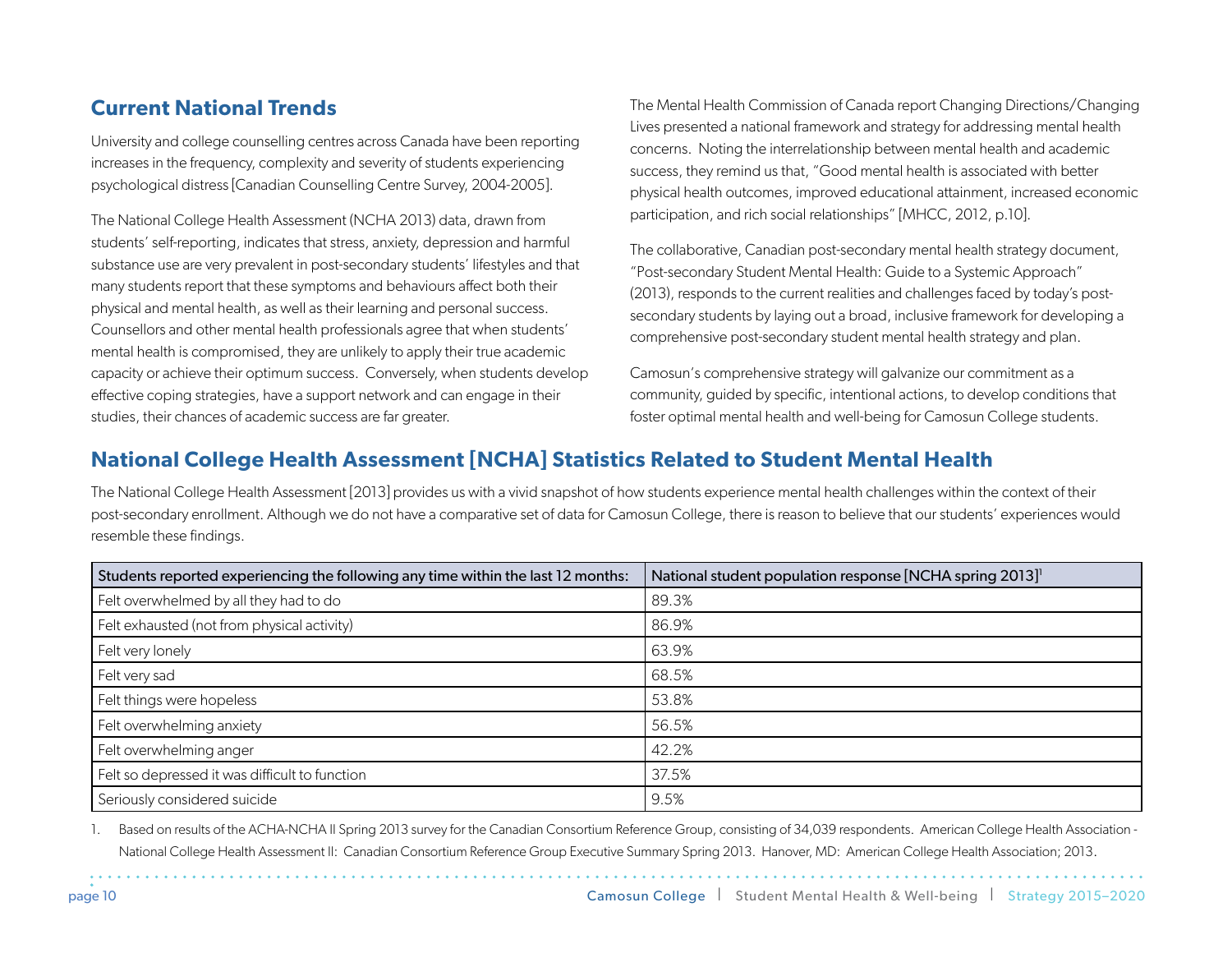## **Guiding Principles**

The following principles are representative of the literature, research and recommendations highlighted within *Post-Secondary Student Mental Health: Guide to a Systemic Approach* (2013). These will inform our commitment, approach and direction as we move forward to apply the objectives and recommendations of this Student Mental Health and Well-Being Strategy:

- 1. Optimal mental health and the maintenance of personal well-being are key predictors of student success and prime determinants of healthy student development for post-secondary students. Camosun recognizes this interrelationship and is committed to exploring ways to create foster results.
- 2. Student mental health and well-being is influenced by many socio-cultural factors in the College learning environment and community. The maintenance of optimal well-being depends upon our collective awareness, commitment, and vigilance in pursuing opportunities to achieve these potential benefits.
- 3. A broad-scope, comprehensive approach to student mental health and well-being requires commitment and investment by all College community members. Everyone has a role to play. A unified effort involves everyone realizing they can have compassionate, supportive conversations with students and connect them with helpful services in a timely fashion.
- 4. To feel respected, valued, and involved, all Camosun students should have opportunities to learn, share their knowledge, and engage in educational experiences that enrich their knowledge and enhance their personal development as contributing members of our community.



## **Strategy Development Process**

In January 2015, the Student Services Department assigned Chris Balmer, counsellor and chair of Camosun's Healthy Minds Group, the task of facilitating the development of this strategy. Receiving the support of the Senior Leadership Counsel, he created a category structure based upon *Post-secondary Student Mental Health: Guide to a Systemic Approach* (CACUSS/CMHA 2013). He then planned and hosted seven in-person community discussion forums, to gather recommended actions from the College community, related to each of five strategic categories. The collection of recommendations informed the creation of objectives in each category. These recommended actions were then distributed in a college-wide survey to validate their importance and relative priority in the minds of Camosun employees, students and administration. These prioritized recommendations then formed the set of actions laid out in each of the mental health strategy categories.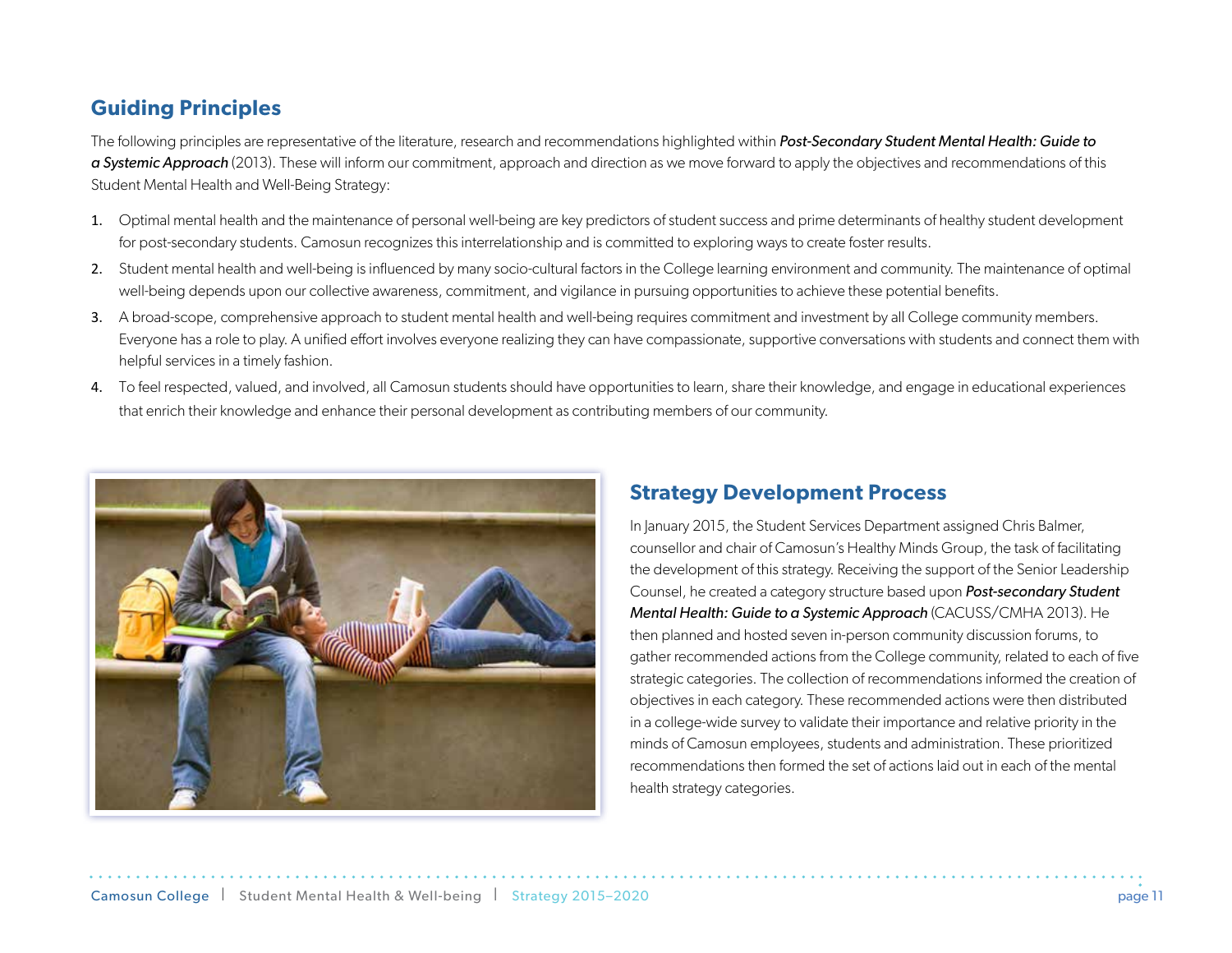## **CATEGORIES, GOALS, SUPPORTING INITIATIVES, KEY OBJECTIVES AND RECOMMENDED ACTIONS**

Following are the categories, goals, supporting initiatives, objectives and recommended actions that will create the conditions required to support the development of student mental health and well-being at Camosun College.

### **1. Policies, Procedures and Practices**

**Goal: Apply a "mental health lens" in the creation of new, and the review of existing, Colleges policies, practices and procedures to ensure the development and maintenance of optimal student mental well-being at Camosun College.**

### **Examples of Current Supporting Initiatives**

- $\checkmark$  Development of the Involuntary Health and Safety Withdrawal Policy. (Camosun Healthy Minds Group 2013).
- $\checkmark$  The College Safety Net Group receives concerns about students at risk and develops intervention and support plans to ensure student support and community safety.
- $\checkmark$  Creation of registration information and questions that assist in identifying students with diverse ability support needs.
- $\checkmark$  Discussion of universal design philosophy in the planning of spaces, programs and services.
- $\checkmark$  The development of Promoting College Safety: a Resource Guide for Employees.
- $\checkmark$  Counselling Services and the Disability Resource Centre provide consultation, education, and problem solving for faculty related to individual student needs and accommodations for students with mental health challenges and diverse abilities.
- $\checkmark$  Review of existing Provincial post-secondary policies related to diverse ability access, support, and accommodation in order to inform the future development of a Camosun policy.
- $\checkmark$  Establishment and ongoing work of the campus-wide Diversity Committee.
- $\checkmark$  Development of program intake procedures that take into account a student's academic and personal readiness to enter and progress successfully in an academic program.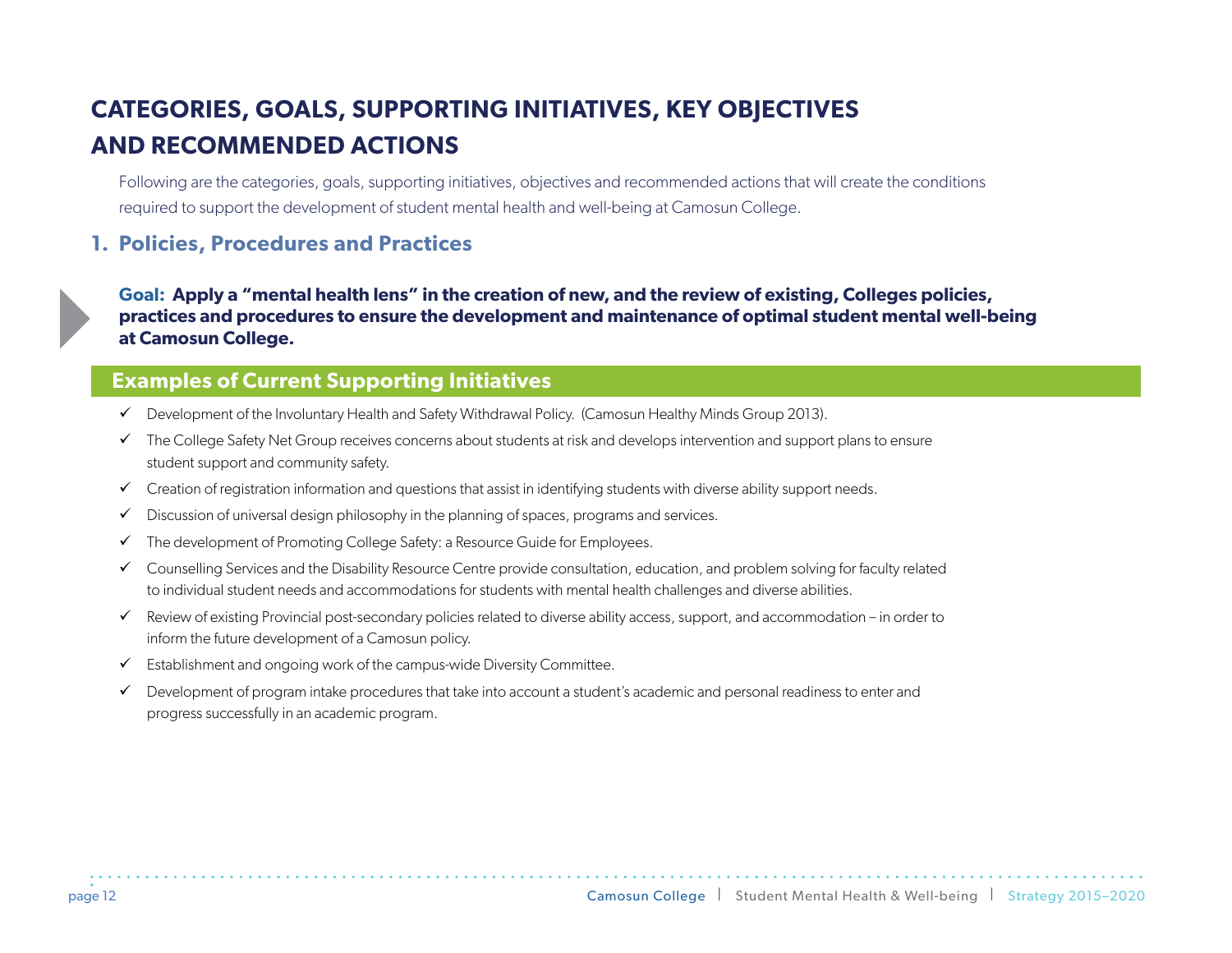### **Key Objectives and Recommended Actions:**

Note: College survey respondents' level of agreement with recommended actions is indicated [in brackets]

#### **1.1 College communication and information**

Ensure that appropriate messaging exists with respect to the value of student mental well-being in College communications and information provided to the public.

#### **Recommended Actions:**

- Provide employees with orientation and coaching on how to support the "whole student," with examples of mental health support and accommodation strategies for students experiencing mental health challenges and diverse abilities.
- **IX** Provide mental health information and messaging for faculty related to mental health challenges, student well-being and referring students to services, emphasizing that mental health challenges are supportable and treatable – along a mental health continuum.
- ▶ Provide mental health information and messaging for students and our public emphasizing support for students, strategies and resources utilizing bookmarks, electronic advertising, wall advertisements, classroom bulletin boards and bulletins placed in washrooms.

#### **1.2 Policy review and development**

- i. Review and update current policies related to student mental health, access and support for students with diverse abilities, student conduct, involuntary withdrawal, and public safety in order to ensure inclusiveness, support and opportunities for optimal student well-being.
- ii. Determine where gaps exist in policy areas with respect to student mental health, substance use, and diverse ability access, support, and accommodation, and proceed with policy development in these areas as needed.

- $\blacktriangleright$  Applying a "mental health lens," review and finalize policies related to, student conduct, involuntary health and safety withdrawal, and critical incident response. Create policies on: Access and accommodation for students with diverse abilities, substance use and date rape.
- Allocate financial resources to support the development and implementation of the recommended actions contained in Camosun College's Student Mental Health and Well-being Strategy.

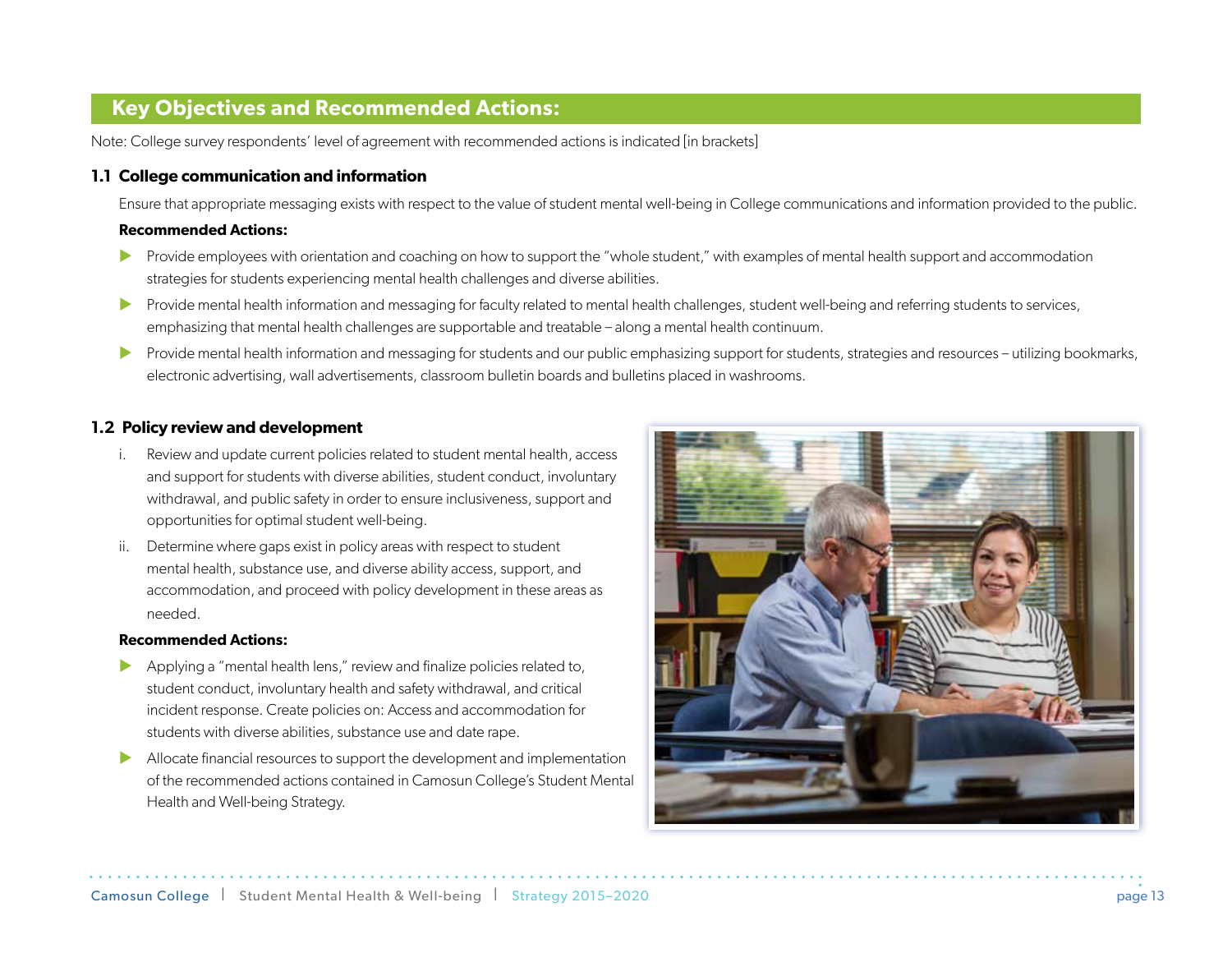#### **1.3 Curriculum, instruction and evaluation**

- i. Explore means of embedding language that emphasizes the importance of student mental well-being in the design, writing and delivery of educational curriculum.
- ii. Review academic and skill-practice evaluation procedures to ensure they reflect fair process with respect to students with mental health challenges, diverse abilities and need for support and accommodation.

#### **Recommended Actions:**

- **IF** Provide flexible scheduling for class times and flexible deadlines for course assignments; plan the scheduling of quizzes and exams using a "student mental" health lens"– ensuring recharge breaks for students, and reducing "stress overload" for students.
- **EXECT** Provide clear, transparent information, procedures and education that assist employees in the integration and application of mental health-related policy recommendations into their work with students.
- Applying a "mental health lens," review processes and practices used in programs and services including clinical practice evaluation processes to ensure they are responsive to students' experiencing mental health challenges and that they support student well-being.

#### **1.4 Program readiness, entry, exit and re-entry practices**

Review program readiness, entry, exit and re-entry criteria to ensure inclusion and consideration of reasonable, appropriate criteria and accommodation for mental health challenges and diverse abilities.

- $\blacktriangleright$  During college recruitment/information sessions and program orientations, cover the topics of mental health stressors, strategies and supports, and personal readiness, and reflect the realistic workload expectations of our college programs.
- $\blacktriangleright$  Applying a "mental health lens," review and clarify expectations, criteria, processes, and communication regarding student readiness, program entry, exit and re-entry. Include questions that invite self-identification of mental health challenges and resiliency strengths.

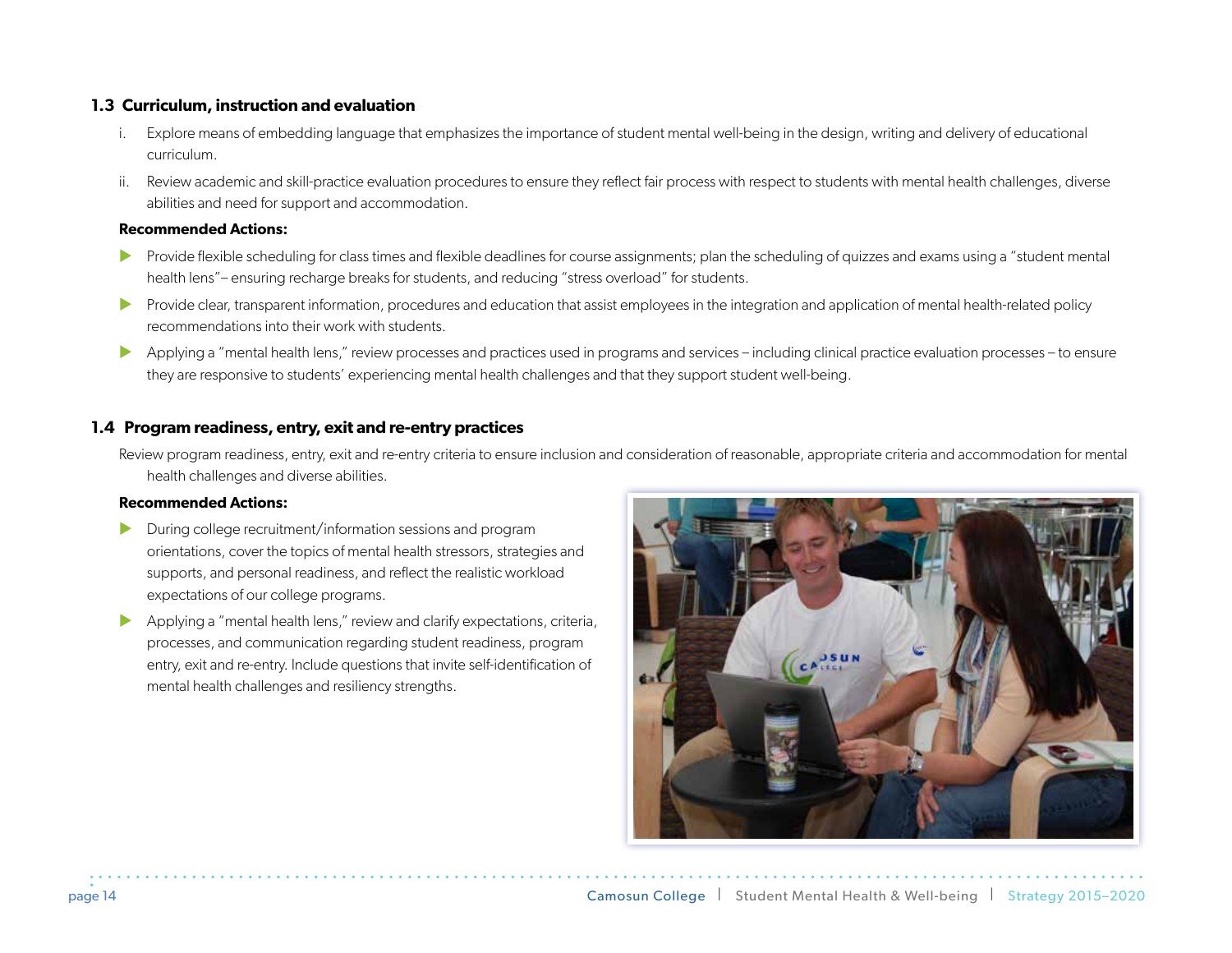### **2. Supportive Campus Environment and Student Connections**

**Goal: Create an inclusive campus environment which is conducive to student engagement and connections within the campus community that will positively influence student mental health and well-being.**

### **Examples of Current Supporting Initiatives**

- $\checkmark$  The award-winning design and construction of the Lansdowne Campus Library and Learning Commons which invites student participation and connection in an informal and welcoming atmosphere.
- $\checkmark$  The invitation for and involvement of students in the development of the Camosun student mental health strategy.
- $\checkmark$  The creation and promotion of a "safe spaces" to discuss mental health issues" logo campaign (Healthy Minds Ambassadors, 2015)
- $\checkmark$  The Camosun International Peer Connections Program, which facilitates connection, support and transitional adjustment for international students.



- 9 Student-facilitated activities, clubs and groups that encourage connection and support between students, including student orientation week. E.g. CCSS constituencies: Pride; Students with (dis) Abilities; and First Nations. Also: Camosun 4 Social Justice Club.
- 9 Psycho-educational groups and workshops facilitated by Counselling Services related to student development topics: e.g. Relationships; Bounce Back Yoga; Surviving Exam Week; and Living Well.
- $\checkmark$  The creation and use of the Na'tsa'maht Gathering Place by the Eyē Sq 'lewen Centre for Indigenous Education & Community Connections.
- $\checkmark$  The proposed renovation of the Interurban Campus Centre Student Services area to facilitate better access and support for students.
- $\checkmark$  The configuration of Camosun International's Lansdowne Campus multipurpose gathering area which promotes access to services and student connections.
- $\checkmark$  The Eyē Sq 'lewen office at the Lansdowne campus which offers a communal space for Indigenous students to gather.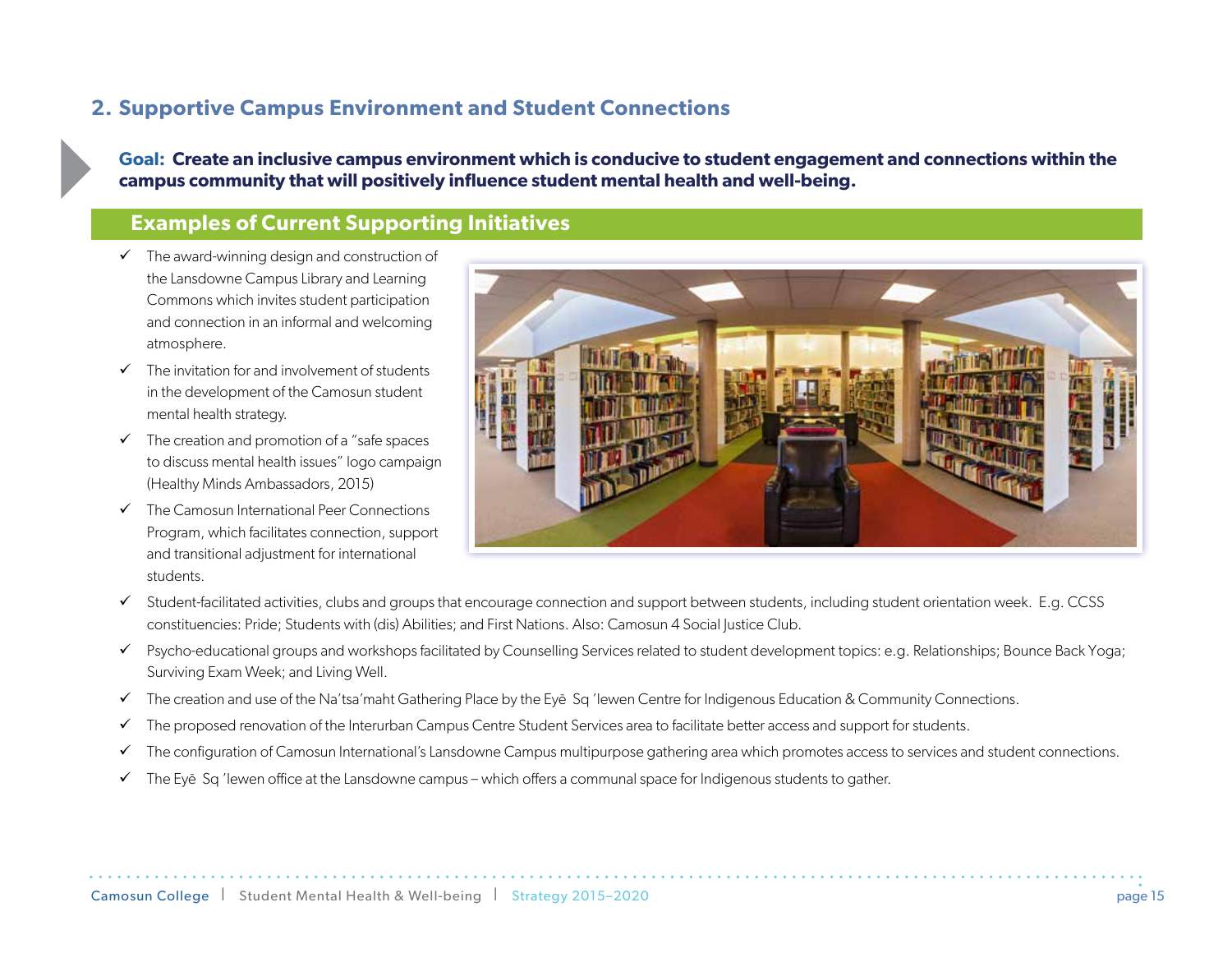### **Key Objectives and Recommended Actions:**

Note: College survey respondents' level of agreement with recommended actions is indicated [in brackets]

#### **2.1 Space design and a climate of well-being**

Ensure that design and renovation of college spaces incorporates universal design principles in creating inclusive, activity-flexible spaces that are conducive to both successful learning and optimal student well-being.

#### **Recommended Actions:**

- Apply a "mental health lens" and universal design principles to plan and construct spaces that ensure maximum access for students with diverse abilities and produce an inviting and friendly atmosphere, conducive to relaxation, reflection, and social connection for students.
- Provide flexible, multiuse classroom spaces that foster collaborative group work. Have private, relaxing service waiting areas for Counselling and DRC to ensure confidentiality. Explore opportunities to provide learning experiences in the "open air."
- Have spaces to accommodate students with differing religious practices, for prayer/meditation, and create gender-neutral washrooms to accommodate and reduce confusion for students identifying as gender-diverse.
- Explore the "de-siloization" of the current Student Services model and feasibility of co-locating some student services with other learning supports in a Learning Commons configuration.

#### **2.2Student connections and engagement**

- i. Encourage formal and informal student connections through clubs, groups and sponsored activities.
- ii. Increase the involvement of students during multiple levels of college space, curriculum, program, and service development processes to ensure relevance and effectiveness of planning outcomes.

- **X** Create holistic, informal supports for students where they feel connected, welcomed and involved. Promote peer-to-peer learning and support like a "learning buddy" concept and have a Conversations Day for students to validate student ideas and community values.
- Have greater student involvement in various levels/stages of space and program planning.
- $\blacktriangleright$  Host gatherings where instructors and students can share information and food and where instructors can monitor and support students.

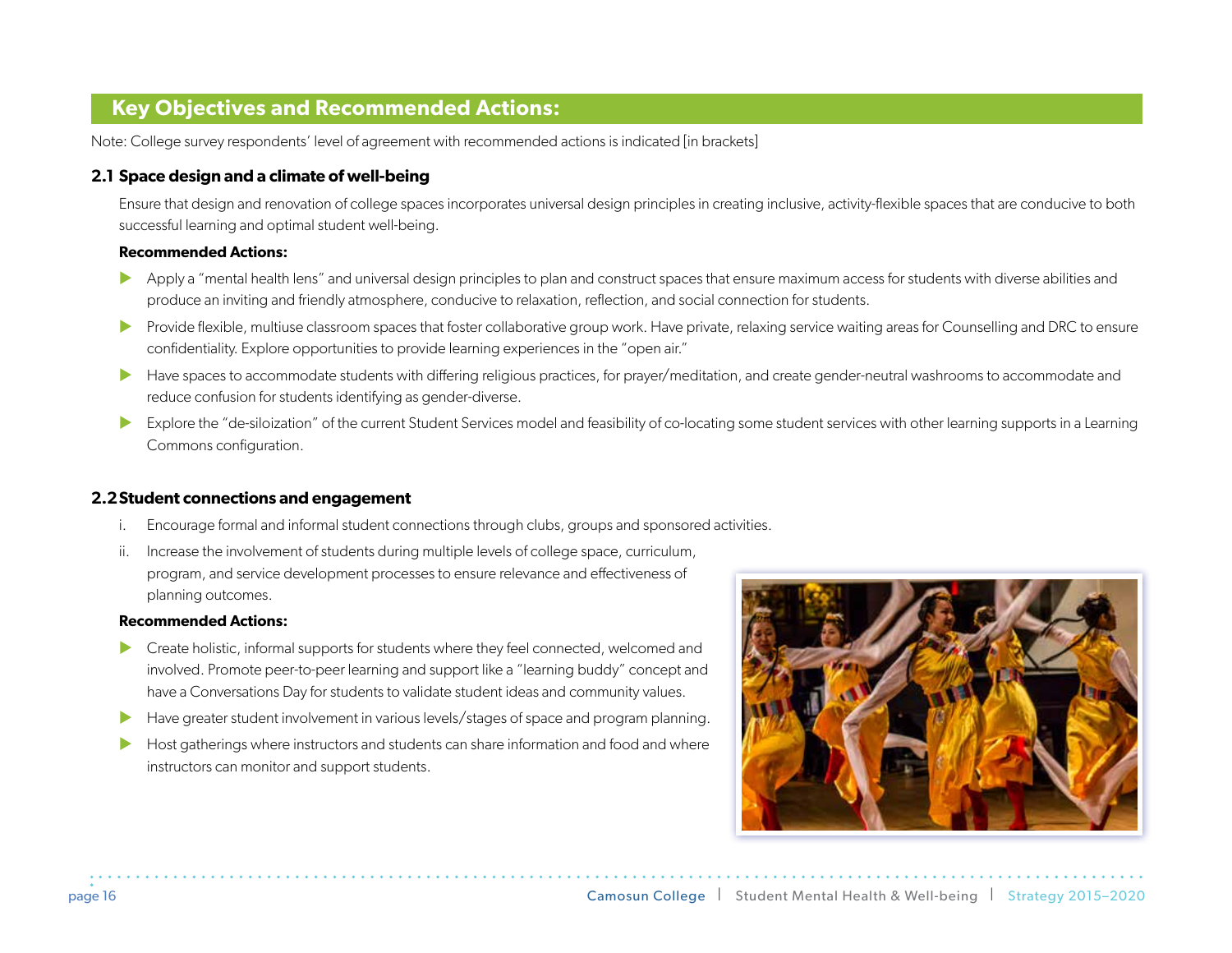#### **2.3Peer supports**

Encourage the development of student initiatives and peer-based support programs that promote mental health awareness and resiliency and student well-being.

#### **Recommended Actions:**

▶ Work with the Student Society to create peer-based student support groups (e.g. for depression), sponsored/supported by Counselling Services. Encourage, sponsor and promote student mental health and responsible substance use activities/events on campus.

#### **2.4 Access to learning and community activities**

Ensure full access to all learning and community activities for students with mental health challenges and diverse abilities.

- Have accessible spaces/stations available in each classroom for students who may have a diverse ability, as a normal expectation in classroom design.
- Review the quality of the learning / living environment in the "huts" assigned for special education program students on the Interurban Campus.

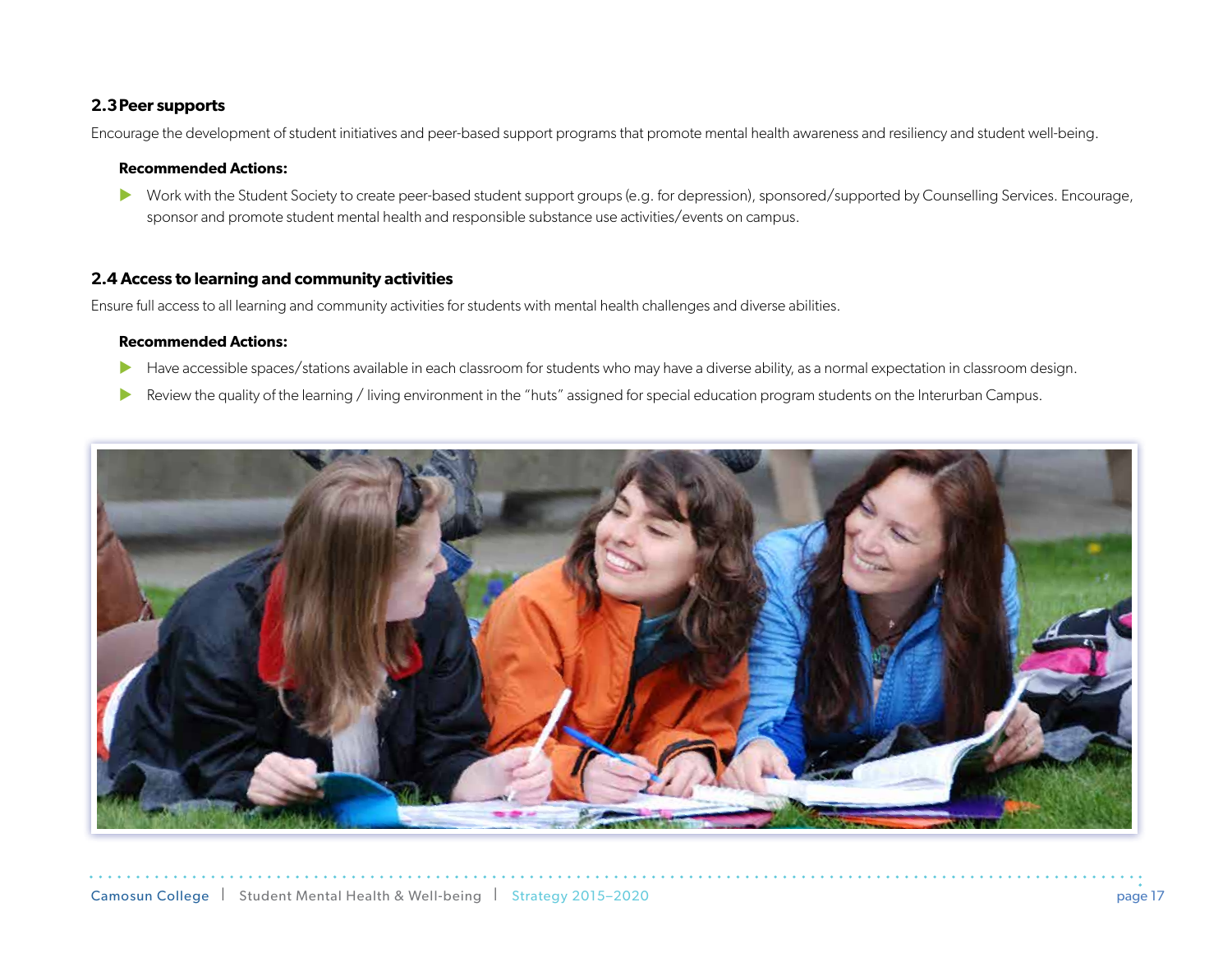### **3. Mental Health Literacy, Engagement and Support**

**Goal: Engage the Camosun community in a process of valuing and initiating the recommended actions that promote student mental health and well-being, support students who are experiencing psychological distress, and connect them to campus services.**

### **Examples of Current Supporting Initiatives**

- $\checkmark$  The collaboration, co-planning, and facilitation between Human Resources and Counselling Services, and Island Community Mental Health, in the co-planning and facilitation of the Healthy Minds Ambassadors training program, – which provides in-person training to employees and students simultaneously.
- $\checkmark$  The Camosun Community of Practice [CoP]: Well-Being in the Learning Environment, which explores ways that faculty can embed activities in their curriculum and teaching that promote student well-being.
- $\checkmark$  Provision of planned mental health promotion fairs, e.g. Healthy Minds De-Stress Fest 2015, which was collaboratively planned between the Camosun College Student Society, the "Healthy Together" Employee Wellness program, and the Healthy Minds Ambassador Program.
- $\checkmark$  The facilitation of community engagement forums and validation survey, related to the Student Mental Health Strategy project.
- 9 Provision of educational sessions for employees related to the guide Promoting College Safety: a Resource Guide for Employees."
- $\checkmark$  Consultation and support provided by service units such as Counselling Services, Disability Resource Center, Campus Security, and the Ombudsman with program chairs, instructors, and deans in support of "at-risk" students experiencing mental health challenges and concerning behaviors.
- $\checkmark$  Information and training sessions provided by the Ombudsman and Campus Security representatives to staff groups related to ensuring personal safety and the management of challenging situations.
- $\checkmark$  Direction, support and resources provided to the Camosun Healthy Minds Group by the provincial level CMHA Healthy Campuses Project, which provides guidance, resources, mental health conferences, and networking on multiple aspects of mental health promotion and responsible substance use.
- $\checkmark$  Liaison with the University of Victoria in the development of mental health literacy training options for Camosun students and employees.
- $\checkmark$  Co-development, by representatives from Human Resources and the Camosun Healthy Minds Group of the Workplace Solutions for Mental Health training seminar for employees (2015).

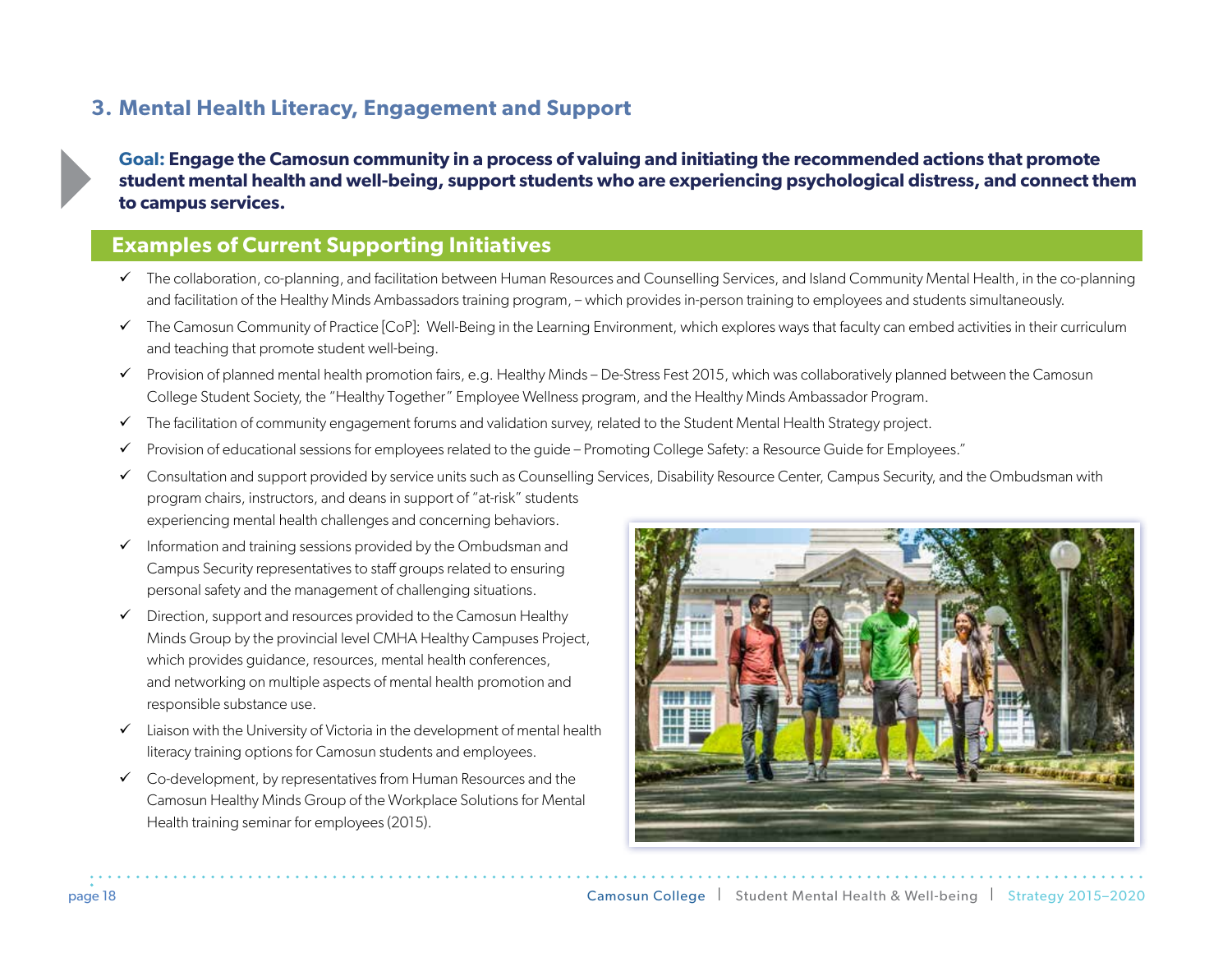### **Key Objectives and Recommended Actions:**

Note: College survey respondents' level of agreement with recommended actions is indicated [in brackets]

#### **3.1 Mental health literacy and a culture of compassion**

Provide opportunities for employees and students to acquire information and strategies related to mental health and well-being, and responsible substance use and to engage in mental health promotion activities that foster student well-being and a culture of compassion on campus.

#### **Recommended Actions:**

- **IDED Have regular awareness campaigns and activities that promote positive student well-being, healthy substance use, and campus support.**
- **IDED Have more widespread and multi-means of advertising for Counselling Services and the Disability Resource Centre, and provide better information and provide better information and** distinctions regarding these services.
- **IX** Continue with training opportunities like Healthy Minds Ambassadors and explore different levels and models of mental health-related training, providing flexible ways for employees and students to access and participate in this training, including in-person and online.

#### **3.2Learning and well-being**

Enhance opportunities for students to learn and develop mental health resiliency strategies, while in their various learning environments, during their Camosun College educational experience.

- $\blacktriangleright$  Provide leadership to encourage a "culture shift," where mental well-being is seen as integral to academic success. Provide strategies/activities on how faculty can promote student well-being and mental health resiliency. Integrate mental health awareness and support activities into classroom learning.
- $\blacktriangleright$  Include mental health-related information and support services in student program orientations.

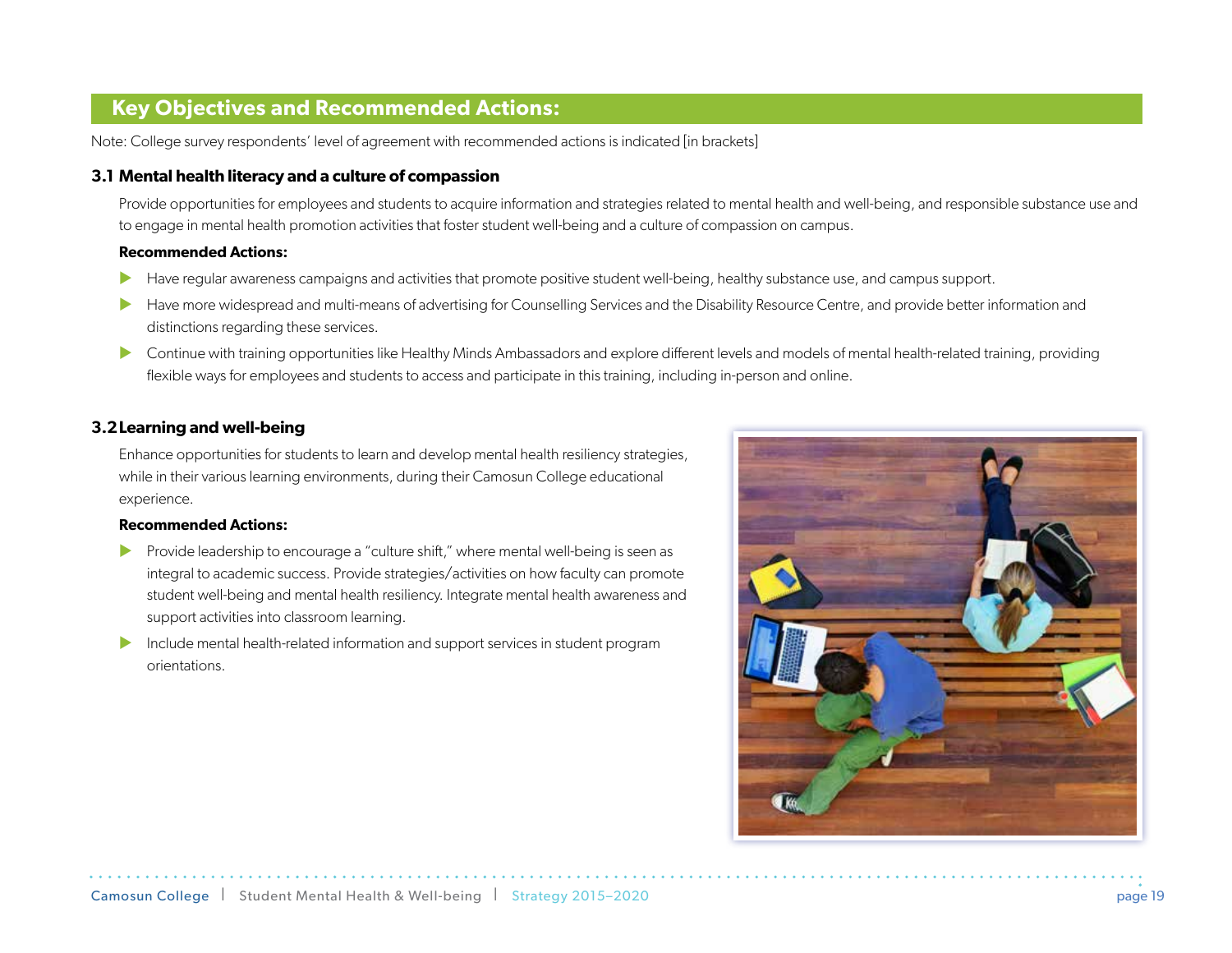#### **3.3Community supports for distressed students**

Provide mental health information, "helpful conversation" practice and referral procedures in training opportunities for employees and students to in order to help community members identify and support distressed student and connect them with college services.

#### **Recommended Actions:**

- **IDED** Provide basic training for more employees on how to recognize mental health signs & symptoms and provide support and referral to college services for students experiencing psychological distress. Include assessment questions to help employees determine appropriate service.
- Develop and offer faculty workshops on how to provide mental health support and accommodation to students in distress and on how to provide students with constructive feedback in respectful ways, so as not to erode their self-esteem and confidence.
- **EXEDED Demonstrate how to 'operationalize' the philosophy of "a culture of support and compassion;" provide information and resources to build employee** knowledge and confidence in supporting students in distress.

#### **3.4Collaboration with employee-designated/targeted mental health initiatives**

Continue to collaborate, co-plan and share information with those developing policy planning and initiatives related to promoting employee well-being in the Camosun community.

- Include mental health-related information and support services in new employee orientations.
- Ensure ongoing communication, collaboration, co-planning, and sharing of information and resources between student mental health promotion initiatives and those developed and provided for employees.
- Identify and connect with campus employees having "mental health expertise" and increase collaboration, discussion, and planning of campus mental health promotion initiatives.

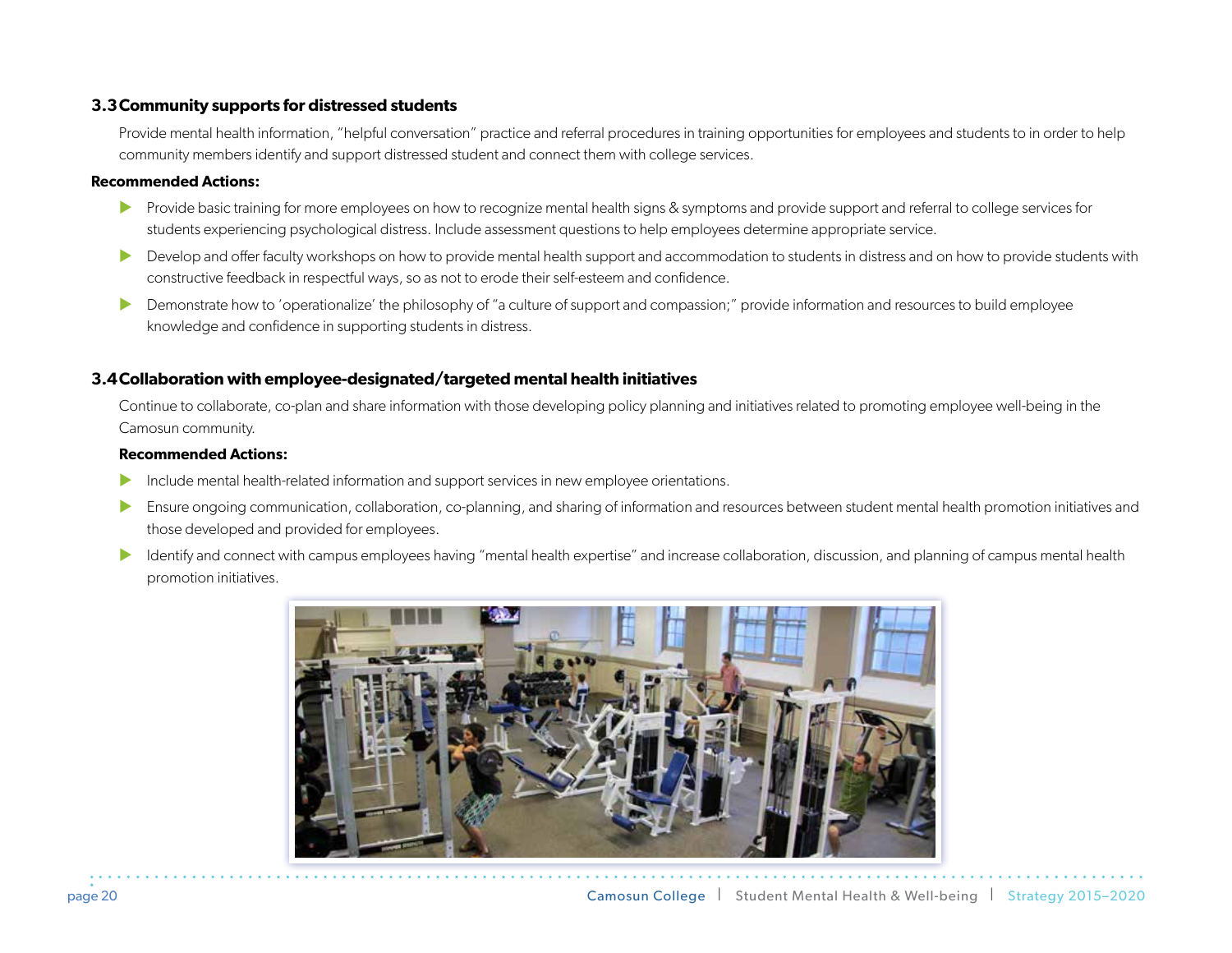### **4. Campus Mental Health Services**

**Goal: Ensure the provision of accessible, effective, interconnected campus mental health services, which employ "best practice" knowledge and strategies in the support of students who are experiencing psychological distress.**

### **Examples of Current Supporting Initiatives**

- $\checkmark$  Counselling psycho-educational groups and workshop offerings are posted on the Counselling Services website, distributed in information bulletins, and featured on computer monitors on campus; the Disability Resource Centres services are described on the college website and in brochures from their office.
- $\checkmark$  The Disability Resource Centre advertises, and provides regular information sessions to describe their services, eligibility criteria, and supports available to students.
- $\checkmark$  Counselling Services and the Disability Resource Centre review, update, and improve their websites to ensure they contain the most current, useful information, resources, and links to self-help strategies.

 $\checkmark$  Faculty in Counselling Services and the Disability Resource Centre attend



- professional development activities, online seminars, and conferences to maintain the currency and effectiveness of their knowledge and skills in their specialty area. They attended a suicide education prevention training (ASIST), and also threat assessment training at Vancouver Island University in 2013.
- $\checkmark$  Counsellors and faculty in the Disability Resource Centre routinely provide consultation and problem-solving to individual faculty, program leaders, and department chairs on strategies to provide support and accommodation for students experiencing psychological distress and diverse abilities.
- $\checkmark$  The College Ombudsman provides information, guidance, and support for students experiencing mental health challenges and/or difficulties dealing with college processes, and connects students with services best suited to their needs.
- $\checkmark$  Counselling Services maintains liaison, consultation, and referral relationships with mental health resources in the community, who are invited to provide professional development updates at staff meetings.
- $\checkmark$  The Eyē Sq 'lewen Centre for Indigenous Education & Community Connections involve community elders and engage culturally sensitive activities in the support of students, including those challenged by psycho-emotional distress.
- $\checkmark$  Counselling Services provides a variety of student counselling appointments including: regular counselling session bookings, same-day half-hour appointments and times reserved for urgent counselling issues. In addition, employees are made aware that students in crisis can and will be accommodated as a priority on an immediate basis.
- $\checkmark$  Participation by counsellors in the Provincial CMHA [BC] Healthy Campuses Community of Practice and liaison with community mental health resources such as Island Community Mental Health (formerly Capital Mental Health).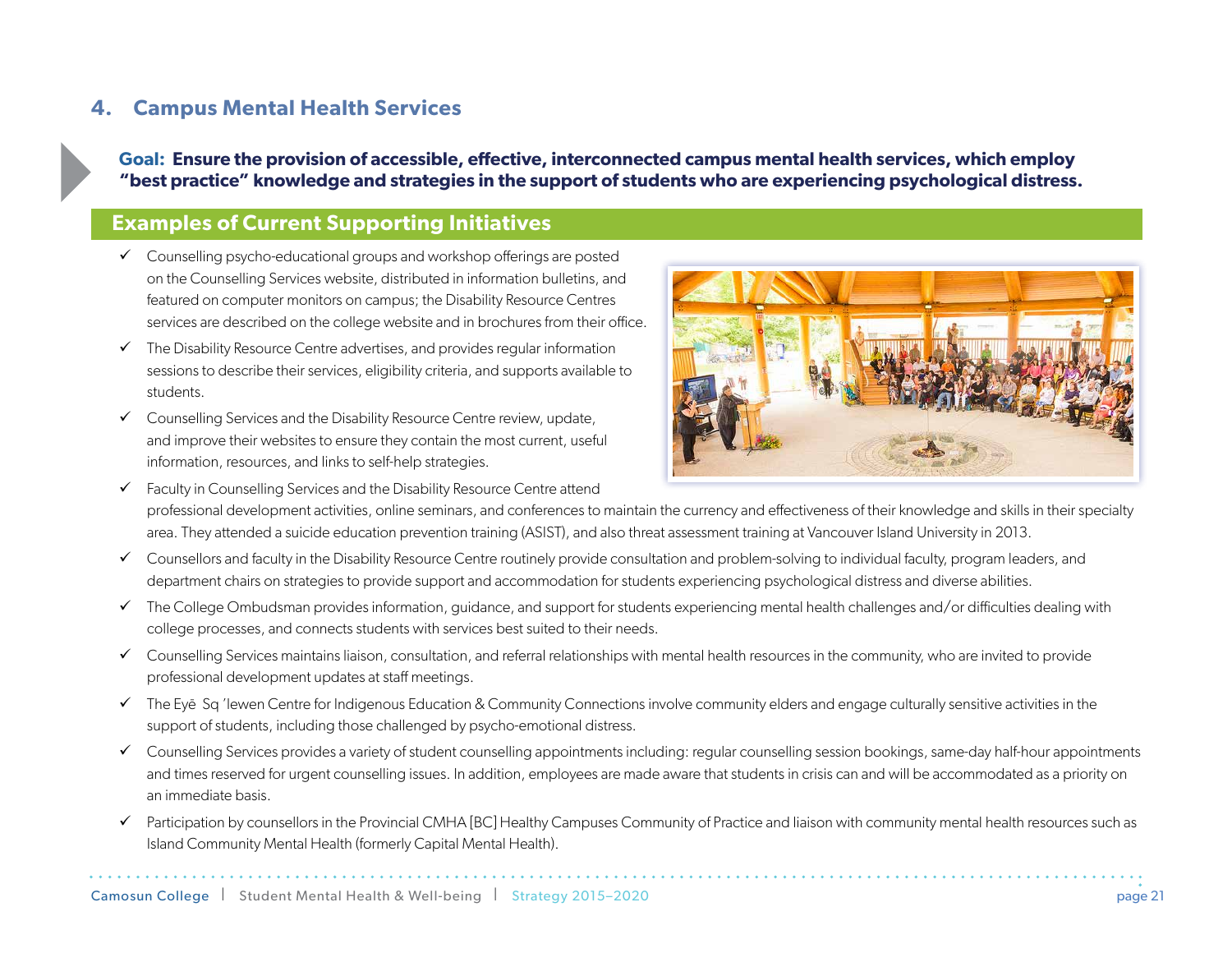### **Key objectives and Recommended Actions:**

Note: College survey respondents' level of agreement with recommended actions is indicated [in brackets]

#### **4.1 Service information and promotion**

Expand the description, distribution, and posting of information for students on College mental health-related services.

#### **Recommended Actions:**

**X** Provide and advertise visible, concise information about college mental health services, and referral protocols, including a variety of appointments types, and post these on multiple information sites – electronic and posters.

#### **4.2Capacity, effectiveness and responsiveness of services**

- i. Provide adequate service capacity and mental health-related training opportunities for service employees working in direct services such as Counselling and Disability Resources, to assure currency of knowledge and skill.
- ii. Provide a variety of means for students to access mental health services to ensure optimal service responsiveness.

- **IDED** Provide adequate funding to ensure mental health staffing profiles in Counselling Services and the Disability Resource Centre meet the increasing demand created by students who experience psychological distress and require urgent and on-going therapeutic support.
- Ensure campus mental health service providers maintain their currency of knowledge, skills and practice through on-going professional development and inservice training opportunities.
- $\blacktriangleright$  Explore the feasibility of having a wellness centre on campus.
- Have contiguous counselling staffing over the spring and summer periods to avoid students having to change counsellors, which currently interrupts the flow and progress of counselling process.
- $\blacktriangleright$  Explore the potential benefits of having a "live chat" feature on the Counselling Services website. Have Counselling Services sponsor support groups for distressed students.
- Ensure the provision of effective counselling service to support the special and unique needs of international students experiencing mental health issues and adjustment complications of language, culture and customs.

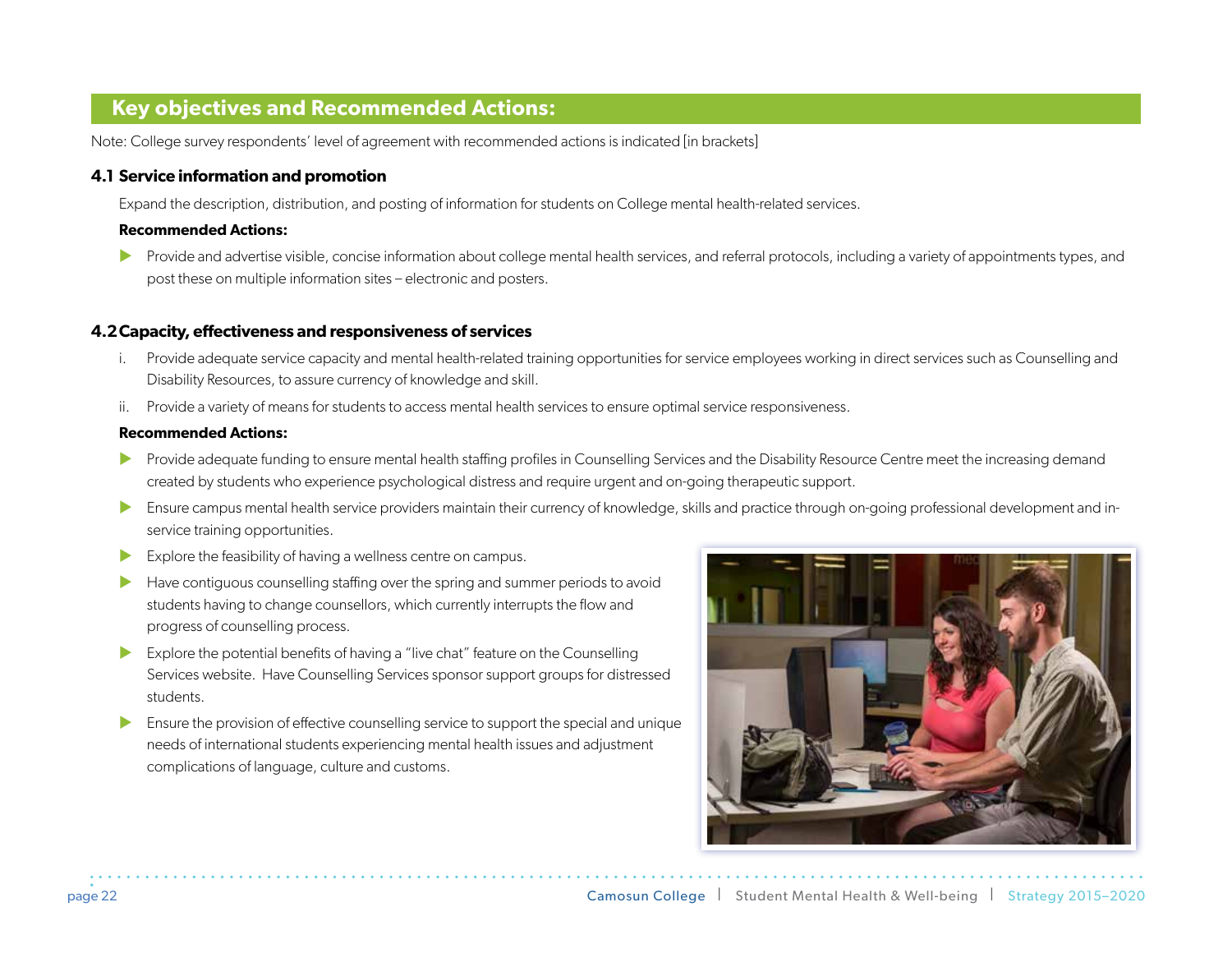#### **4.3Consultation with employees**

Promote effective consultation and support between College mental health-related services and College employees who encounter students in distress.

#### **Recommended Actions:**

- Have counsellors engage in outreach to College programs, including regular visits to provide service information, mental health orientations to address student stress levels, and provide stress management/study skill tips at opportune times, so as not to overwhelm students.
- Explore the benefits of more frequent information sharing and collaboration between the offices of the Disability Resource Centre and Counselling Services.

#### **4.4Connections with Provincial and community resources**

Ensure the development of effective partnering relationships between College mental health-related services and Provincial resource networks and maintain effective liaison and referral protocols with community mental health resources.

#### **Recommended Actions:**

**Insure mental health service providers maintain links and active involvement with their professional associations, Provincial reference groups, colleagues in** post-secondary institutions and community resource partners.

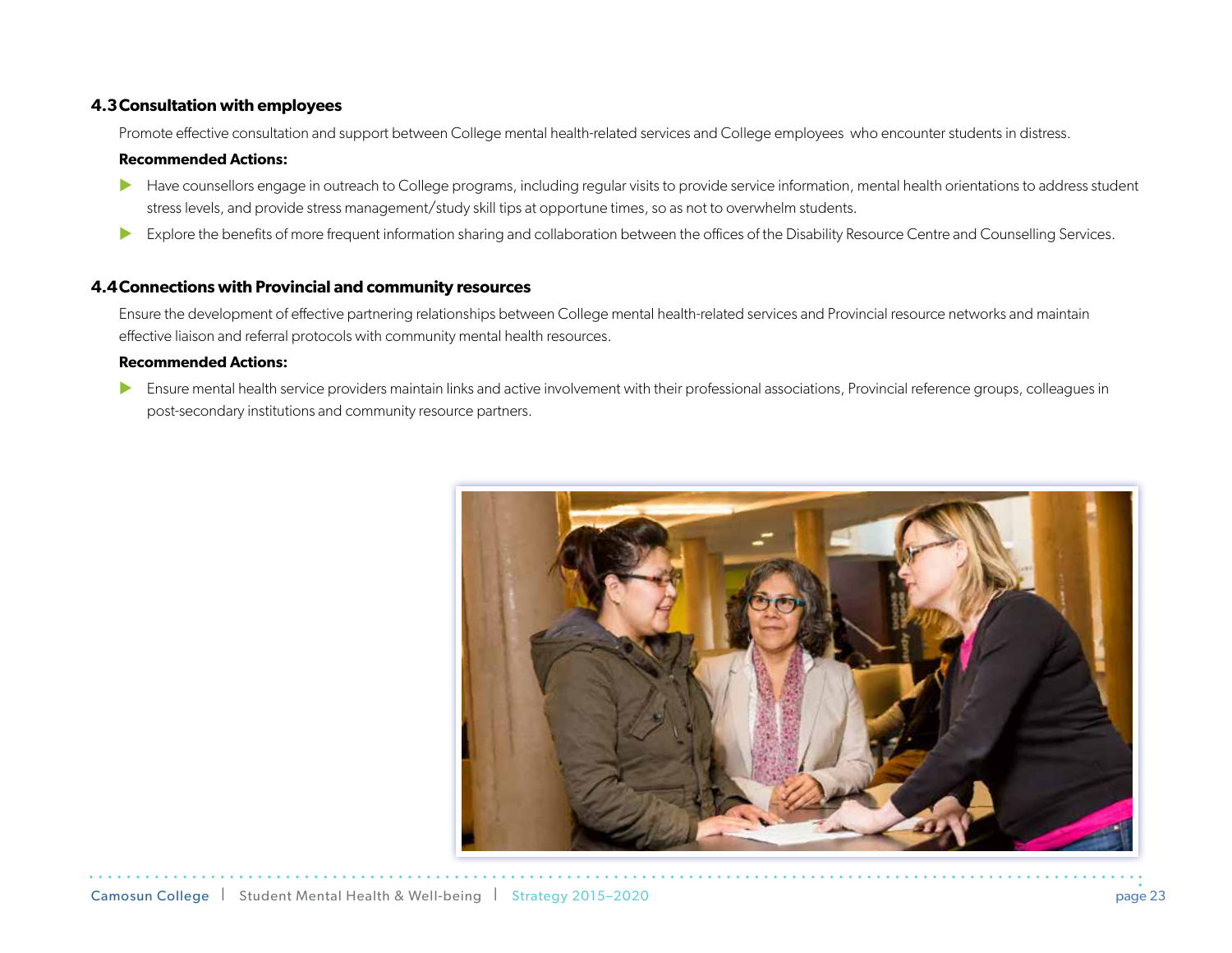### **5. Supporting Students-at-risk and Responding to Crises**

**Goal: Develop and maintain effective and responsive processes and action-based supports for individual college "students-at-risk" and in response to campus-based critical incidents, crises and threats, maintaining the safety of the campus community.**

### **Examples of Current Supporting Initiatives**

- $\checkmark$  The College has a long-standing College Safety Net Group, represented by key responders who receive concerns/complaints about disruptive or unsafe behaviour. This group assesses need, determines appropriate interventions and supports, communicates and responds with those involved on an individual case-by-case basis. Camosun's Promoting College Safety Guide was produced by this group.
- $\checkmark$  The Camosun Healthy Minds Group created a draft policy and procedures related to critical incident response. This could form the basis of a managed and coordinated response in the provision of support for community members in the event of a containable campus crisis or critical incident.
- $\checkmark$  The College has an Emergency Management Protocol that would be engaged in the event of a physical crisis such as an earthquake. Regular earthquake drills are practiced.
- $\checkmark$  Members of the College Safety Net Group have attended a day-long training on threat assessment and response provided by Kevin Cameron, a recognized Canadian expert in the field of post-secondary threat intervention.
- $\checkmark$  Counsellors are frequently asked to present/meet with department groups to discuss ways of supporting "at-risk" students, including assessment, support, and referral to counselling.
- $\checkmark$  Members of the College Safety Net Group are frequently invited to meet with department groups to provide safety orientations that include how to support and refer students to services, and provide them with suggestions for ongoing personal support and safety.
- ◆ Counsellors have attended presentations describing the function of Early Alert system used at UBC for early observation and reporting of students in distress.
- 9 Members of Camosun's Healthy Minds Group have met with representatives from the University of Victoria to begin discussions on providing psychosocial support for members of their post-secondary communities in the event of a wide or complex crisis or threat.
- $\checkmark$  The Post-Secondary Counsellors Association of BC have convened a workshop to begin to identify the components that need to be explored and articulated in the creation of a standard protocol, involving counselling services personnel, in the event of crises or threats occurring on post-secondary campuses in the Province.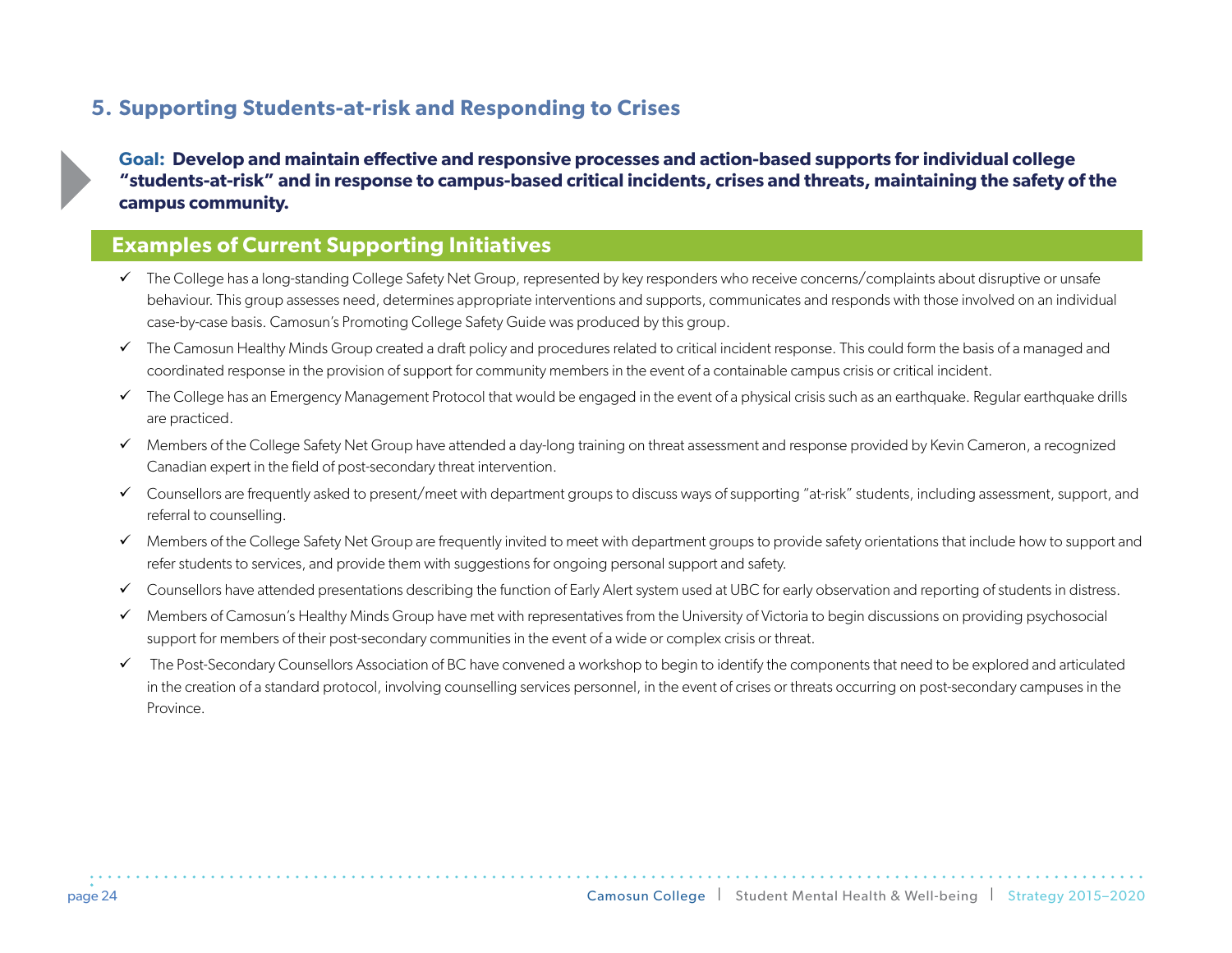### **Key Objectives and Recommended Actions:**

Note: College survey respondents' level of agreement with recommended actions is indicated [in brackets]

#### **5.1 College Safety Net and supports for "at-risk" students**

- i. Continue to develop effective processes within the College Safety Net group the campus team which receives concerns about students at risk and collaboratively plans for their support and the safety of others involved.
- ii. Explore the feasibility of a computer system-supported "early alert system" to identify students- at- risk.

#### **Recommended Actions:**

- **In Exercise 3** Continue to highlight a positive focus on education, prevention, and pro-activity in terms of supporting students and employees, to balance our current emphasis on crisis response and management.
- Explore the feasibility of a Colleague-supported Early Alert Program to identify and provide timely support for students experiencing psychological distress.
- **IDED** Provide examples and coaching for faculty and chairs on the use of learning and behavioural contracts as a method of measuring and monitoring student progress and behaviour.

#### **5.2Communication, training and roles within the college community**

Expand communication related to the function of the College Safety Net and ensure that employees are both familiar with its processes, and comfortable with their role in managing student behaviour and mental health risk on campus.

- Have more information and training on how to recognize early signs of "at-risk" student behaviour and how to balance the need for student support and behavioural accountability.
- **X** Differentiating between Counselling Services and Campus Security, clarify and distinguish roles, expectations, consultation process and referral protocols for employees, when referring "at-risk" students with mental health issues and behavioural challenges.
- **EX Provide broader information distribution on the functions and procedures of the College Safety Net, particularly consultation, documentation and referral, and** how employees should refer behaviourally/psychologically "at-risk students" for assessment and support.
- **EXECTS** Provide debriefing for employees impacted by challenging student interactions and ongoing support for those who are exposed to continuing volatile behaviour.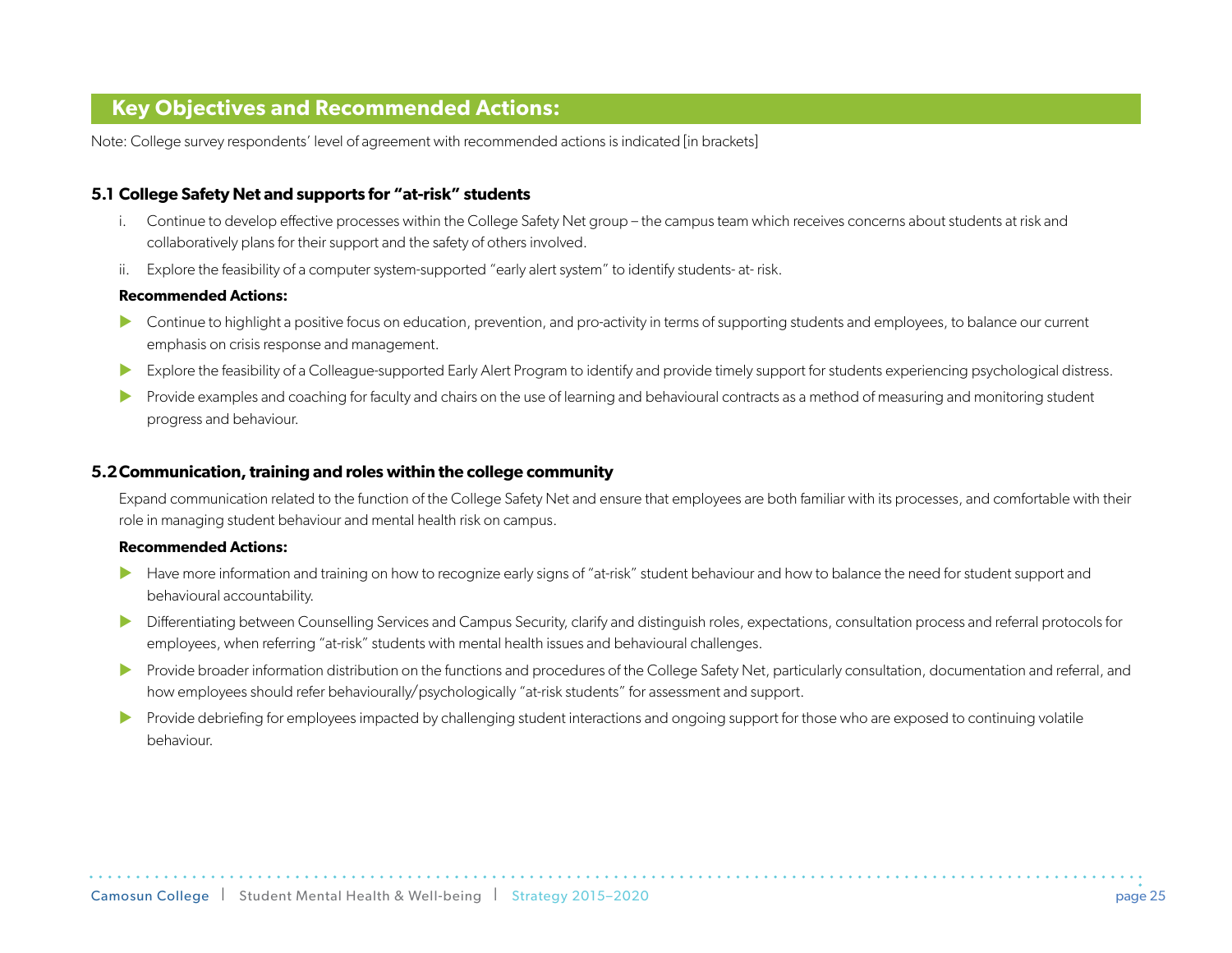#### **5.3Responding to campus-based crises and critical incidents**

- i. Establish the systems, roles, procedures, and practice required to effectively respond to campus-based crises in order to ensure the support and safety of the College community.
- ii. Communicate to the College community the expectations, roles, and procedures related to a critical incident response plan. Provide training and practice opportunities for the campus community.

#### **Recommended Actions:**

Construct a College critical incident response team and protocol for responding to College - specific crises, which includes awareness training, response protocol, communication plan, and practice drills that are in sync with the Provincial Emergency Program.

#### **5.4Responding to threats of a broader more complex nature**

Develop the capacity to respond to threats of a broad and complex nature and impact. Create alliances with external responders and protocols that guide the support of our campus community. Develop practice orientations.

- **IX** Consider partnering with the University of Victoria and Royal Roads University in psycho-social support training opportunities, and developing a plan for mutual personnel support in the event of a broad-impact crisis event.
- Identify and coordinate with trained external-to-the-college threat response professionals and the community support network, who can be engaged in the event of a broader-impact crisis or major threat, to support the students and employees of the College.

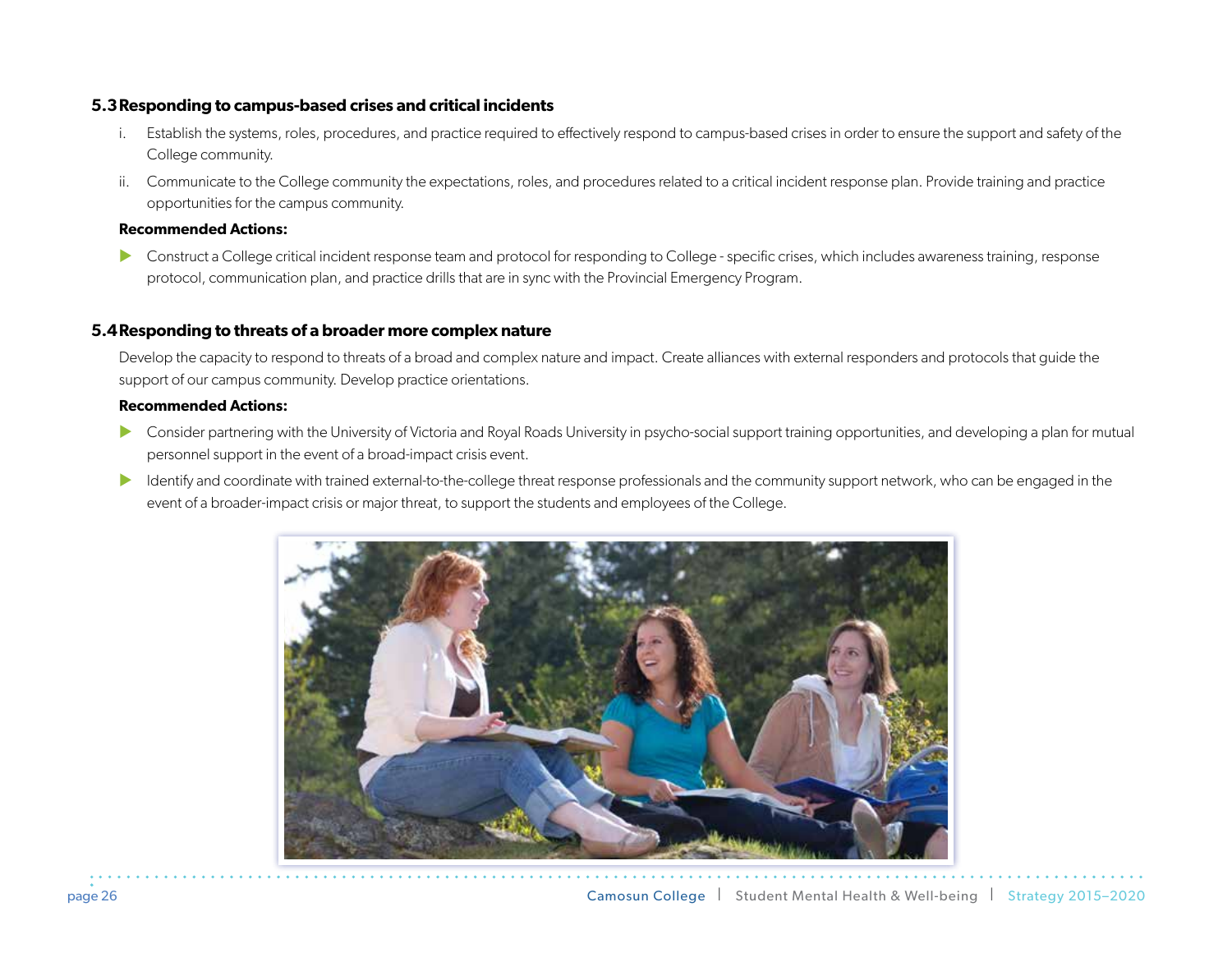## **CONCLUSION**

Within the BC post-secondary sector, Camosun College has established an admirable reputation for proactively identifying and responding to the challenges and needs of students who grapple with mental health, behavioural, and other adjustment challenges. This strategy provides us with a shared and unified vision, clear objectives, and concrete recommendations to broaden and deepen the positive influence we can have on student well-being within our college community. Many of the recommendations will continue mental health initiatives already underway. The array of strategy objectives reflects a broad-scope, comprehensive approach to student well-being that will require commitment and action by all members of the Camosun community. As future needs emerge, this strategy will also provide sufficient scaffolding to support the development of new initiatives. We believe that this wise investment in human potential will reap many benefits in the years to come.

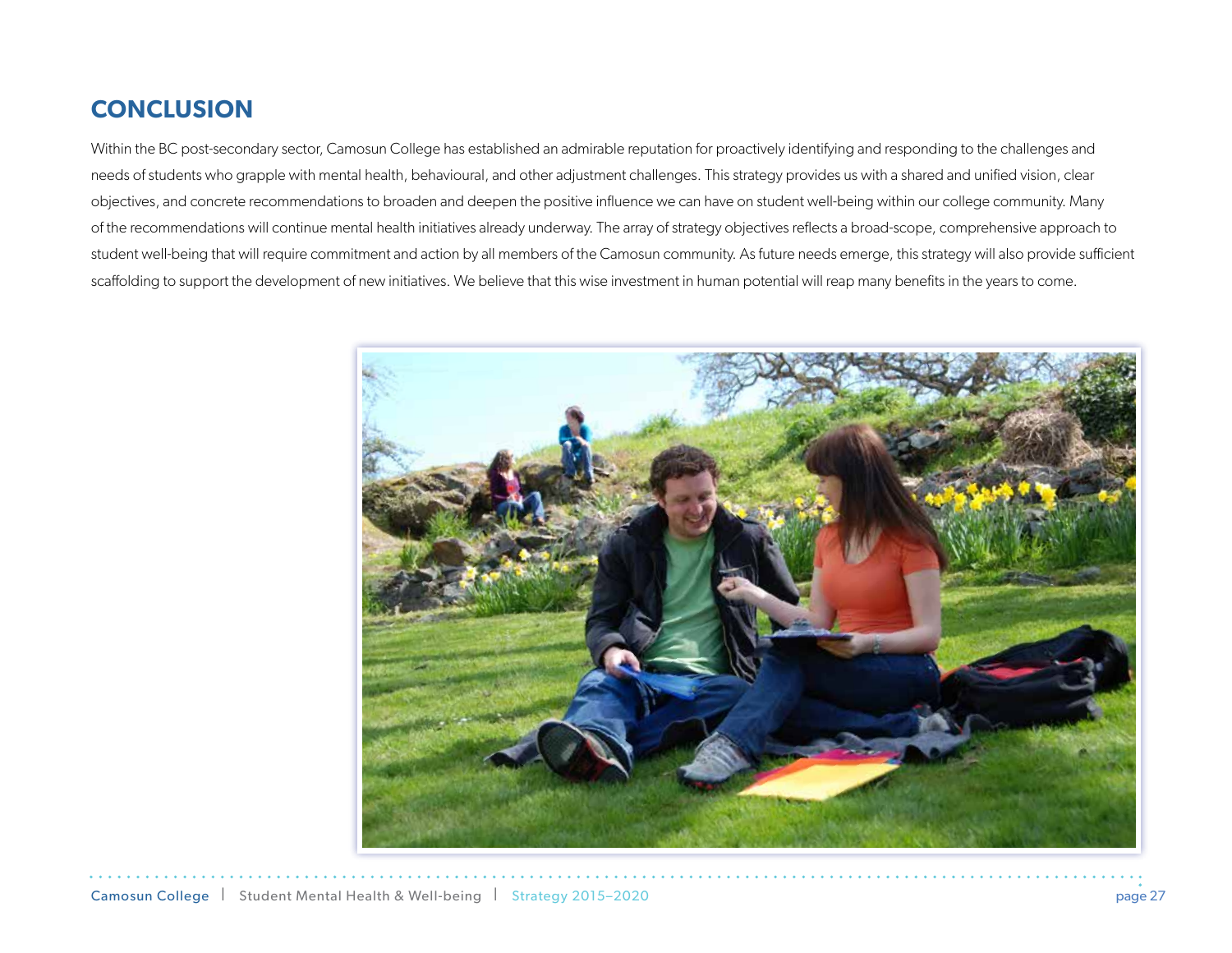### **References**

- American College Health Association. (2013). American College Health Association-National College Health Assessment II: Canadian Reference Group Data Report Spring 2013. Hanover, MD: American College Health Association. Retrieved from: http://www.cacuss.ca/\_Library/documents/NCHA-II\_ WEB\_SPRING\_2013\_CANADIAN\_REFERENCE\_GROUP\_DATA\_REPORT.pdf
- Balmer, C. (2005). Components of a Comprehensive Response Plan Supporting Students with Mental Health Concerns. Unpublished paper. Camosun College
- Balmer, C. (2009). A Campus Mental Health Framework for Camosun College. Unpublished paper. Camosun College
- Balmer, C. (2011). Toward a Camosun College mental health group and campus mental health framework. Unpublished paper. Camosun College
- Canadian Association of Colleges and University Student Services, & Canadian Mental Health Association (BC). (2013).
- Postsecondary Student Mental Health: Guide to a Systemic Approach. Vancouver, BC: Canadian Association of Colleges and University Student Services, & Canadian Mental Health Association (BC).
- Crozier, S., & Willihnganz N. (2006) Canadian Counselling Center Survey 2004 2005. Retrieved from: http://www.cacuss.ca/\_Library/documents/SurveyResultsJune06.pdf
- Douce, L.A., & Keeling, R.P. (2014). A Strategic Primer on College Student Mental Health. Retrieved from: http://www.apa.org/pubs/newsletters/access/2014/10-14/college-mental-health.pdf
- Government of Canada. (2006). The Human Face of Mental Health and Mental Illness in Canada. Minister of Public Works and Government Services Canada. Retrieved May 19, 2013 from http://www.phac-aspc.gc.ca/publicat/human-humain06/pdf/human\_face\_e.pdf
- The Jed Foundation. (2006). Framework for developing institutional protocols for the acutely distressed or suicidal college student. New York, NY: The Jed Foundation. Retrieved from: www.jedfoundation.org/assets/Programs/Program\_downloads/Framework\_bw.pdf
- Keyes, C. L. M. (2002). The Mental Health Continuum: From Languishing to Flourishing in Life. Journal of Health and Social Research, 43, 207-222.
- McKean, G. (2011). Mental health and well-being in post-secondary education settings: A literature and environmental scan to support planning and action in Canada. Prepared for the June 2011 CACUSS pre-conference workshop on mental health, Toronto, ON.
- McMaster University. (2015). Student Mental Health and Well-Being Strategy. Retrieved from: http://mentalhealthstrategy.mcmaster.ca/strategy.html
- Mental Health Commission of Canada. (2012). Changing Directions/Changing Lives: A Mental Health Strategy for Canadians. Retrieved from: http://strategy.mentalhealthcommission.ca/pdf/strategy-images-en.pdf
- OCAD U and Ryerson University Campus Mental Health Partnership Project. (2014). Policy approaches to postsecondary student mental health: A scan of current practice. Retrieved from: http://campusmentalhealth.ca/wp-content/uploads/2014/05/Policy-Approaches-to-PS-student-MH.FINAL\_ April15-2014.pdf
- Queens University. (2012). Student mental health and wellness: Framework and recommendations for a comprehensive strategy. Retrieved from: http://www.queensu.ca/cmh/index/CMHFinalReportpdf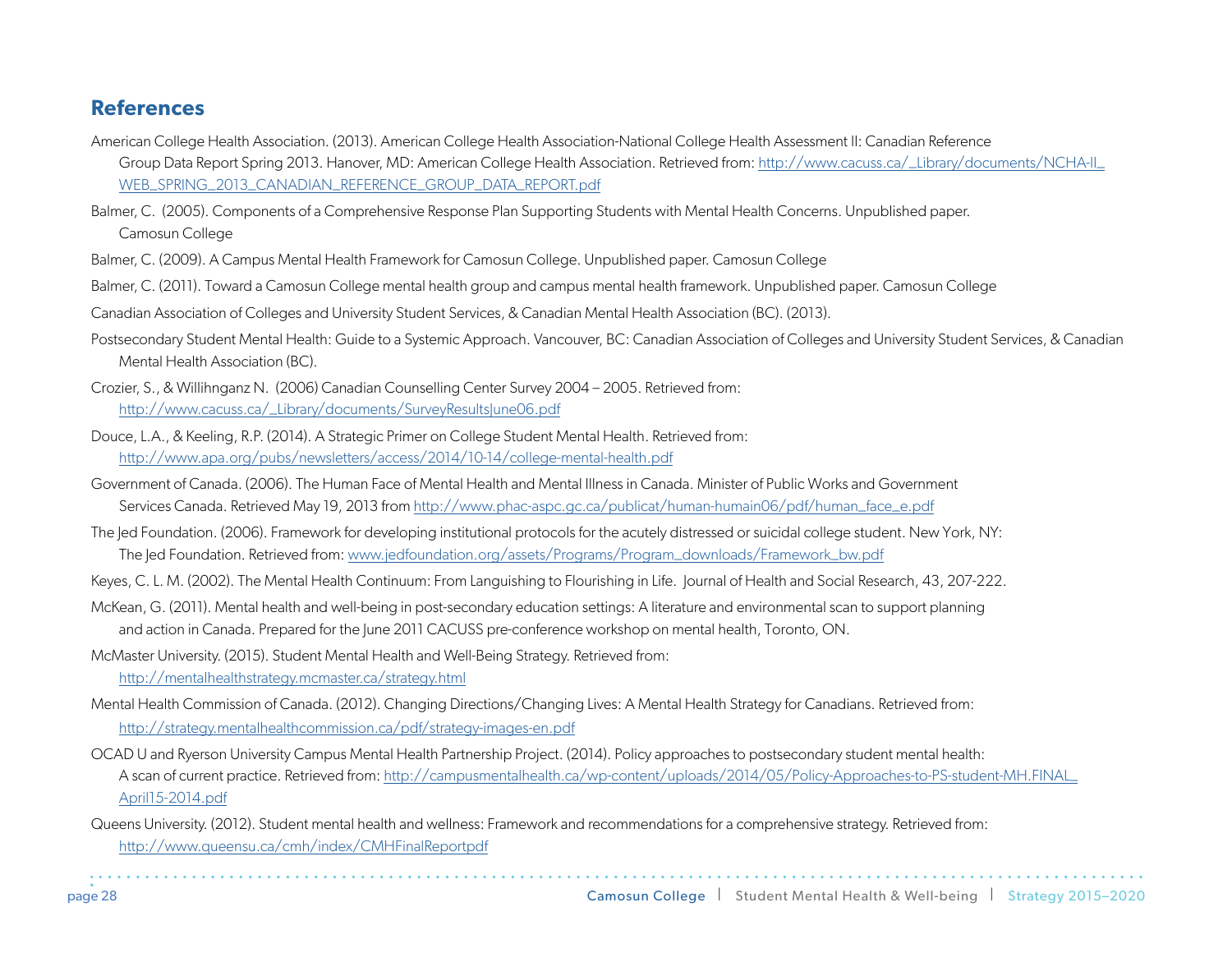Simon Fraser University. (2010). Mental Health Strategy. Retrieved from: https://www.sfu.ca/students/health/mentalhealth.html

- Suicide Prevention Resource Center. (2004). Promoting mental health and preventing suicide in college and university settings. Newton, MA: Education Development Center, Inc. Retrieved from: http://www.sprc.org/sites/sprc.org/files/library/college\_sp\_whitepaper.pdf
- University of Alberta. (2013). Student Mental Health at the University of Alberta. Retrieved from: http://www.deanofstudents.ualberta.ca/en/StudentMentalHealth/~/media/deanofstudents/Documents/Reports/MH\_Full\_report\_final\_Fall2013.pdf

University of British Columbia. (2012). Mental Health and Well-being Strategy. Retrieved from: http://vpstudents.ubc.ca/files/2012/05/Student-Mental-Health-Plan-Brochure.pdf

University of Manitoba. (2014). Campus Mental Health Strategy: Success through Wellness. Retrieved from: http://umanitoba.ca/student/media/U\_of\_M\_Campus\_Mental\_Health\_Strategy\_-\_full.pdf

University of Victoria. (2014). Student Mental Health Strategy 2014 – 2017. Retrieved from: www.uvic.ca/mentalhealth/assets/docs/StudentMentalHealthStrategy.pdf